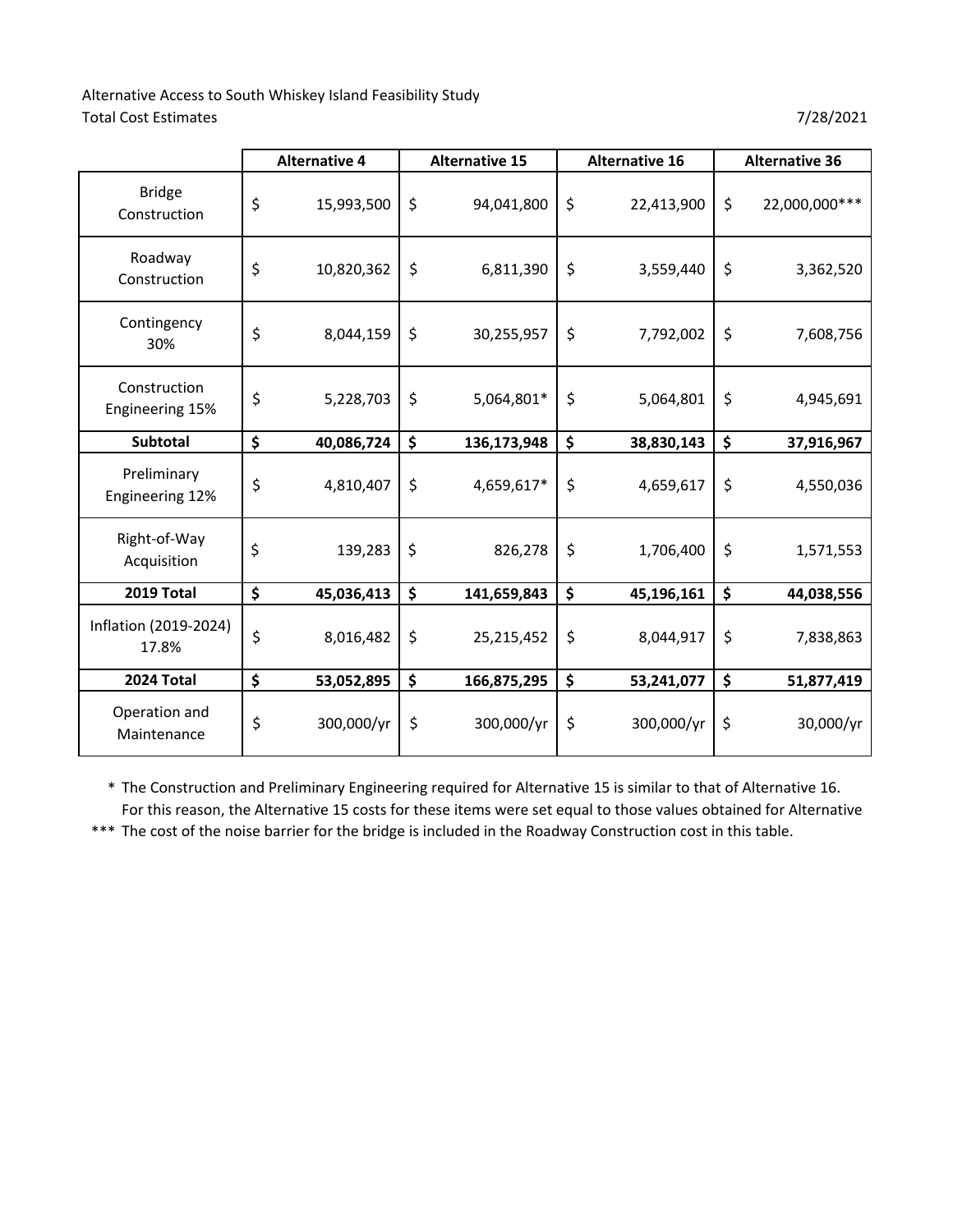# *Alternative Access to South Whiskey Island Feasibility Study Prepared for: City of Cleveland Alternative 04 - Existing Willow Lift Bridge Rehabilitation*

*AECOM 1300 East 9th Street, Suite 500, Cleveland, Ohio 44114 SUMMARY OF PROBABLE CONSTRUCTION COSTS 12/19/19*

|                     |                |                                   |                                                         |             |                     |                                 |                                    | Inflation Rate: 17.80%             |                                      |
|---------------------|----------------|-----------------------------------|---------------------------------------------------------|-------------|---------------------|---------------------------------|------------------------------------|------------------------------------|--------------------------------------|
| REF.<br>NO.         | <b>ITEM</b>    | <b>PROJECT</b><br><b>QUANTITY</b> | <b>DESCRIPTION</b>                                      | <b>UNIT</b> | <b>PRICE (2019)</b> | <b>UNIT</b>                     | <b>PROJECT</b><br>COST (2019)      | <b>UNIT</b><br><b>PRICE (2024)</b> | <b>PROJECT</b><br>COST (2024)        |
|                     |                |                                   |                                                         |             |                     |                                 |                                    |                                    |                                      |
|                     |                |                                   | <b>ROADWAY</b>                                          |             |                     |                                 |                                    |                                    |                                      |
| $\mathbf{1}$        | 201            | LUMP                              | CLEARING AND GRUBBING                                   | LS          | s                   | 10,000.00 \$                    | 10,000.00                          | $\mathsf{s}$<br>11,780.00 \$       | 11,780.00                            |
|                     |                |                                   |                                                         |             |                     | SUBTOTAL <sup>S</sup>           | 10,000.00                          | SUBTOTAL <sup>S</sup>              | 11,780.00                            |
|                     |                |                                   |                                                         |             |                     |                                 |                                    |                                    |                                      |
|                     |                |                                   | <b>EROSION CONTROL</b>                                  |             |                     |                                 |                                    |                                    |                                      |
| $\overline{2}$      | 659            | $\overline{2}$                    | SOIL ANALYSIS TEST                                      | EACH        | \$                  | 128.24 \$                       | 257.00 \$                          | 151.07                             | 303.00<br>$\mathsf{S}$               |
| 3<br>$\overline{4}$ | 659<br>659     | $\overline{7}$<br>56              | <b>TOPSOIL</b><br>SEEDING AND MULCHING, CLASS 1         | CY<br>SY    | \$<br>\$            | 34.94 \$<br>4.59S               | 245.00 \$<br>$258.00$ \$           | $41.16$ \$<br>5.41S                | 289.00<br>303.00                     |
| 5                   | 659            | $\mathbf{3}$                      | REPAIR SEEDING AND MULCHING                             | SY          | \$                  | 1.07                            | 4.00S                              | $1.26$ \$                          | 4.00                                 |
| 6                   | 659            | 3                                 | INTER-SEEDING                                           | SY          | \$                  | 0.43                            | 2.00                               | $0.51$ \$<br>\$                    | 2.00                                 |
|                     |                |                                   |                                                         |             |                     |                                 |                                    |                                    |                                      |
| $\overline{7}$      | 659            | 0.01                              | <b>COMMERCIAL FERTILIZER</b>                            | <b>TON</b>  | \$                  | 628.26                          | 7.00 S                             | 740.09 \$                          | 8.00                                 |
| 8                   | 659            | 0.01                              | LIME                                                    | <b>ACRE</b> | \$                  | 145.96 \$                       | 2.00 S                             | 171.94 \$                          | 2.00                                 |
| 9                   | 659            | $\mathbf{1}$                      | WATER                                                   | <b>MGAL</b> | \$                  | 10.63                           | 11.00 S                            | 12.52S                             | 13.00                                |
| 10                  | 659            | $\mathbf{1}$                      | <b>MOWING</b>                                           | <b>MSF</b>  | \$                  | 20.59                           | 21.00                              | $24.26$ \$<br><b>S</b>             | 25.00                                |
|                     |                |                                   |                                                         |             |                     | <b>SUBTOTAL</b>                 | 807.00<br>$\mathbf{s}$             | SUBTOTAL \$                        | 949.00                               |
|                     |                |                                   |                                                         |             |                     |                                 |                                    |                                    |                                      |
|                     |                |                                   | <b>PAVEMENT</b>                                         |             |                     |                                 |                                    |                                    |                                      |
| 11                  | 253            | 921                               | PAVEMENT REPAIR                                         | CY          | \$                  | 450.00                          | 414,450.00                         | 530.10 \$<br>-S                    | 488,223.00                           |
|                     |                |                                   |                                                         |             |                     |                                 |                                    |                                    |                                      |
| 12                  | 254            | 11,042                            | PAVEMENT PLANING, ASPHALT CONCRETE                      | SY          | \$                  | 2.50S                           | 27,605.00 \$                       | $2.95$ \$                          | 32,519.00                            |
|                     |                |                                   |                                                         |             |                     |                                 |                                    |                                    |                                      |
| 13                  | 441            | 921                               | ASPHALT CONCRETE SURFACE COURSE, TYPE 1, (448), PG64-22 | CY          | \$                  | 200.00                          | 184,200.00                         | 235.60                             | 216,988.00<br>s.                     |
|                     |                |                                   |                                                         |             |                     | <b>SUBTOTAL</b>                 | 626,255.00                         | SUBTOTAL <sup>S</sup>              | 737,730.00                           |
|                     |                |                                   | <b>LIGHTING</b>                                         |             |                     |                                 |                                    |                                    |                                      |
| 14                  | 625            | <b>LUMP</b>                       | LIGHTING, MISC.                                         | LS          | s                   | $50,000.00$ \$                  | $50,000.00$ \$                     | 58,900.00 \$                       | 58,900.00                            |
|                     |                |                                   |                                                         |             |                     | <b>SUBTOTAL</b>                 | $\mathbf{s}$<br>50,000.00          | SUBTOTAL \$                        | 58,900.00                            |
|                     |                |                                   |                                                         |             |                     |                                 |                                    |                                    |                                      |
|                     |                |                                   | <b>TRAFFIC CONTROL</b>                                  |             |                     |                                 |                                    |                                    |                                      |
| 15                  | <b>SPECIAL</b> | LUMP                              | SIGNS AND SUPPORTS                                      | <b>LS</b>   | s                   | 20,000.00 \$                    | 20,000.00 \$                       | 23,560.00 \$                       | 23,560.00                            |
|                     |                |                                   |                                                         |             |                     |                                 |                                    |                                    |                                      |
| 16                  | SPECIAL        | LUMP                              | <b>PAVEMENT MARKINGS</b>                                | LS          | s                   | $3,500.00$ \$                   | $3,500.00$ \$                      | $4,123.00$ \$                      | 4,123.00                             |
|                     |                |                                   |                                                         |             |                     | <b>SUBTOTAL</b>                 | 23,500.00<br>$\mathsf{s}$          | SUBTOTAL <sup>S</sup>              | 27,683.00                            |
|                     |                |                                   |                                                         |             |                     |                                 |                                    |                                    |                                      |
|                     |                |                                   | <b>STRUCTURES</b>                                       |             |                     |                                 |                                    |                                    |                                      |
| 17                  | SPECIAL        | LUMP                              | STRUCTURES: EXISTING LIFT BRIDGE REHABILITATION         | LS          | \$                  | 15,993,500.00                   | 15,993,500.00<br>s                 | 18,840,343.00 \$<br>s              | 18,840,343.00                        |
| 18                  | SPECIAL        | <b>LUMP</b>                       | STRUCTURES: TEMPORARY MOVEABLE BRIDGE                   | <b>LS</b>   | \$                  | 9,000,000.00<br><b>SUBTOTAL</b> | 9,000,000.00<br>24,993,500.00<br>s | 10,602,000.00<br>s<br>SUBTOTAL \$  | 10,602,000.00<br>s.<br>29,442,343.00 |
|                     |                |                                   |                                                         |             |                     |                                 |                                    |                                    |                                      |
|                     |                |                                   | <b>INCIDENTALS</b>                                      |             |                     |                                 |                                    |                                    |                                      |
| 19                  | 614            | LUMP                              | MAINTAINING TRAFFIC                                     | <b>LS</b>   | s                   | 50,000.00                       | 50,000.00<br><b>S</b>              | 58,900.00<br><sub>S</sub>          | 58,900.00<br>s.                      |
|                     |                |                                   |                                                         |             |                     |                                 |                                    |                                    |                                      |
| 20                  | 619            | 12                                | FIELD OFFICE, TYPE B                                    | <b>MNTH</b> | s                   | $1,400.00$ \$                   | 16,800.00 \$                       | $1,649.20$ \$                      | 19,791.00                            |
|                     |                |                                   |                                                         |             |                     |                                 |                                    |                                    |                                      |
| 21                  | 623            | <b>LUMP</b>                       | CONSTRUCTION LAYOUT STAKES AND SURVEYING                | <b>LS</b>   | \$                  | 12,000.00 \$                    | 12,000.00 \$                       | 14,136.00 \$                       | 14,136.00                            |
|                     |                |                                   |                                                         |             |                     |                                 |                                    |                                    |                                      |
| 22                  | 624            | LUMP                              | <b>MOBILIZATION</b>                                     | <b>LS</b>   | \$                  | 800,000.00                      | 800,000.00 \$<br>s                 | 942,400.00 \$                      | 942,400.00                           |
|                     |                |                                   |                                                         |             |                     |                                 |                                    |                                    |                                      |
| 23                  | SPECIAL        | LUMP                              | PERFORMANCE BOND                                        | LS          | \$                  | 190,000.00 \$                   | 190,000.00 \$                      | 223,820.00 \$                      | 223,820.00                           |
| 24                  | SPECIAL        | <b>LUMP</b>                       | RAILROAD INSURANCE BOND                                 | <b>LS</b>   | s                   | $6,000.00$ \$                   | $6,000.00$ \$                      | 7,068.00 \$                        | 7,068.00                             |
|                     |                |                                   |                                                         |             |                     |                                 |                                    |                                    |                                      |
| 25                  | SPECIAL        | LUMP                              | UTILITY RELOCATION                                      | LS          | s                   | 35,000.00 \$                    | 35,000.00 \$                       | 41,230.00 \$                       | 41,230.00                            |
|                     |                |                                   |                                                         |             |                     | SUBTOTAL \$                     | 1,109,800.00                       | SUBTOTAL \$                        | 1,307,345.00                         |
|                     |                |                                   |                                                         |             |                     |                                 |                                    |                                    |                                      |
|                     |                |                                   | <b>Estimated Subtotal</b>                               |             |                     |                                 | \$26,813,862                       |                                    | \$31,586,730                         |
|                     |                |                                   | Contingency (30%)<br><b>Construction Total</b>          |             |                     |                                 | \$8,044,159<br>\$34,858,021        |                                    | \$9,476,019<br>\$41,062,749          |
|                     |                |                                   |                                                         |             |                     |                                 |                                    |                                    |                                      |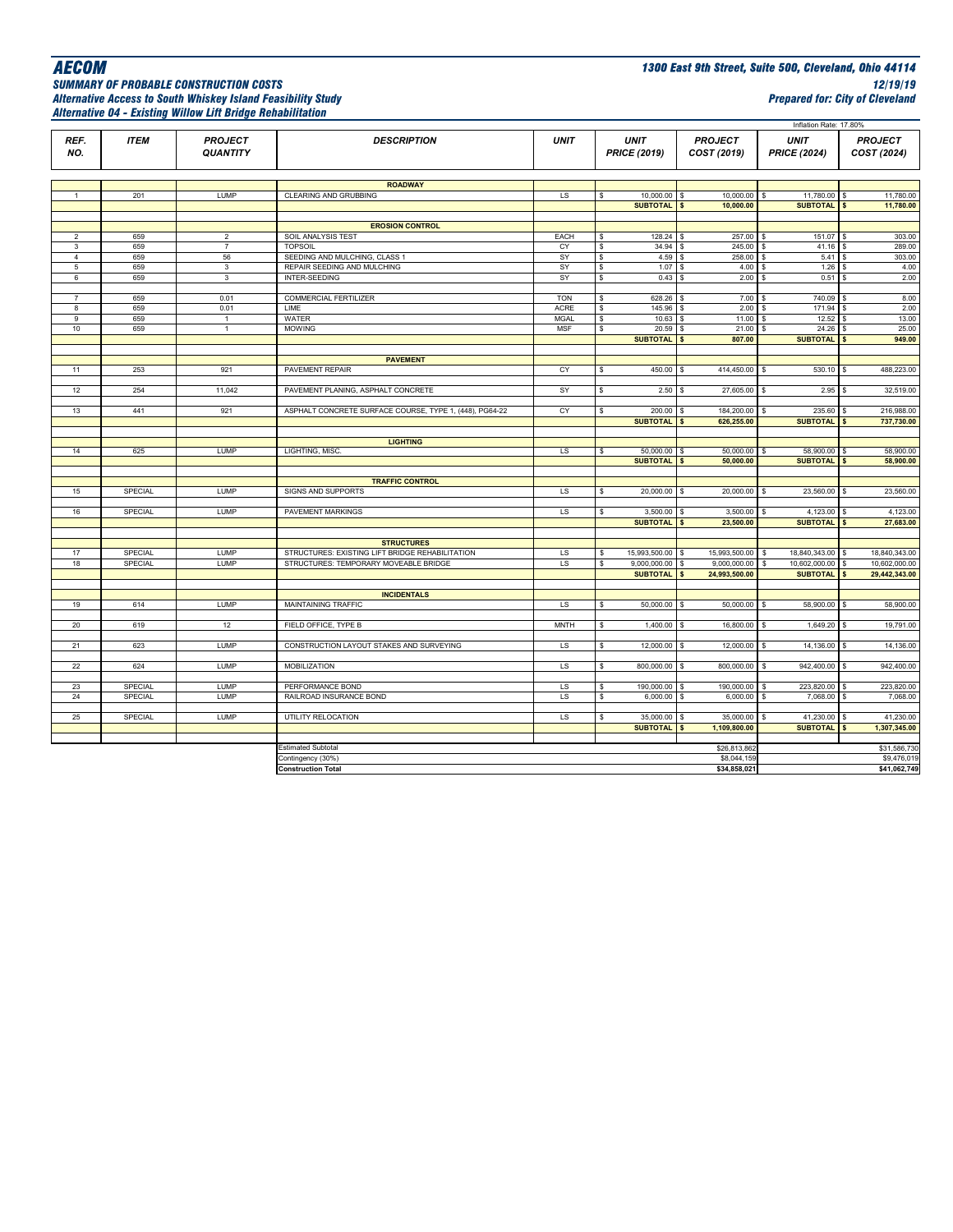## *Alternative Access to South Whiskey Island Feasibility Study Prepared for: City of Cleveland Alternative 04 - Existing Willow Lift Bridge Rehabilitation*

|                     |                                                                                                                                                                                       | Inflation Rate: 17.80%        |                                            |
|---------------------|---------------------------------------------------------------------------------------------------------------------------------------------------------------------------------------|-------------------------------|--------------------------------------------|
| REF.<br>NO.         | <b>ITEM</b>                                                                                                                                                                           | <b>PROJECT</b><br>COST (2019) | <b>PROJECT</b><br>COST (2024)              |
|                     |                                                                                                                                                                                       |                               |                                            |
|                     | <b>STRUCTURAL</b><br>SCARIFY & OVERLAY CONCRETE DECK OF FIXED TOWER SPANS                                                                                                             |                               |                                            |
| $\overline{2}$      | REPLACE CONCRETE INFILL OF THE OPEN STEEL GRID OVER FLOOR BEAMS AND END OF THE LIFT SPAN                                                                                              | 30,000.00<br>25,000.00        | 35,340.00<br>s<br>29,450.00<br>\$.         |
|                     | BLAST CLEAN AND RE-PAINT STRUCTURAL ELEMENTS EXHIBITING COATING FAILURE INCLUDING BUT NOT LIMITED TO THE TWO TOWERS, COUNTERWEIGHT SHEAVES, CANTILEVERED                              |                               |                                            |
| 3                   | SIDEWALK BRACKETS, TOP FACE OF TRUSS UPPER CHORDS, TOWER SPAN MEMBERS; LOCALIZED AREAS OF DECK STRINGERS; BEARINGS & ALIGNMENT POSTS (EXISTING PAINT<br>SYSTEM HAS LEAD-BASED PRIMER) | Ś<br>5,000,000.00             | \$<br>5,890,000.00                         |
| $\Delta$            | REPLACE HEAVILY CORRODED FLOOR BEAMS & LOWER LATERAL BRACING DUE TO AREAS OF SUBSTANTIAL SECTION LOSS                                                                                 | 3,000,000.00<br>S             | 3,534,000.00<br>$\mathfrak{s}$             |
| 5                   | REPLACE BOLTS FOR LIFT SPAN TOP CHORD SPLICES                                                                                                                                         | 15,000.00<br>s                | 17,670.00<br>$\mathbf{s}$                  |
|                     |                                                                                                                                                                                       |                               |                                            |
| 6<br>$\overline{7}$ | REPLACE DETERIORATED TIMBER FENDER RUB RAILS                                                                                                                                          | 10,000.00                     | 11,780.00<br>$\mathfrak{s}$                |
| 8                   | PERFORM CRACK REPAIRS AND SPALL REPAIRS TO PIERS<br>REPLACE ANCHOR BOLTS FOR TOWER COLUMN BASEPLATES                                                                                  | 200,000.00<br>5,000.00<br>S   | 235,600.00<br>s.<br>5,890.00<br>s.         |
| $\mathbf{Q}$        | REPLACE OPERATOR CABIN WALKWAY ON NORTH SIDE OF CONTROL TOWER                                                                                                                         | 30,000.00<br>s                | 35,340.00<br>-S                            |
| 10                  | REPLACE SERVICE STAIRS & GRATING ON TOWERS                                                                                                                                            | 10,000.00<br>s                | 11,780.00<br>s.                            |
|                     |                                                                                                                                                                                       |                               |                                            |
| 11                  | REMOVE AND REPLACE DETERIORATING COUNTERWEIGHT ADJUSTMENT BLOCKS ON TOP OF COUNTERWEIGHTS AND REMOVE SURROUNDING DEBRIS                                                               | 10,000.00                     | 11,780.00<br>$\mathfrak{s}$                |
| 12                  | RE-BALANCE SPAN FOR REHABILITATION WEIGHT CHANGES AND STRAIN GAUGE BALANCE TEST TO VERIFY FINAL-BALANCE STATE                                                                         | 45,000.00                     | 53,010.00<br>S.                            |
| 13                  | REPAIR CONCRETE CRACK AT THE FOUNDATION OF THE CENTERING DEVICE                                                                                                                       | 4,000.00<br><b>s</b>          | 4,712.00<br>S.                             |
| 14                  | CLEAN AND RE-PAINT SUPPORTS FOR MAIN MOTORS                                                                                                                                           | $1,000.00$ \$                 | 1,178.00                                   |
|                     | <b>SUBTOTAL \$</b>                                                                                                                                                                    | 8,385,000.00 \$               | 9,877,530.00                               |
|                     | <b>MECHANICAL</b>                                                                                                                                                                     |                               |                                            |
|                     | REPLACE TRUNNION BEARING SYSTEMS WITH MODERN VINTAGE ONES AND MODIFY SUPPORTING STRUCTURAL MEMBERS TO ACCOMMODATE (FOUR QUADRANTS) REQUIRES                                           |                               |                                            |
| 15                  | NAVIGATION OUTAGE WITH WORK PERFORMED DURING WINTER PERIOD                                                                                                                            | 7,000,000.00                  | \$.<br>8,246,000.00                        |
| 16                  | DEVELOP A COMPREHENSIVE MAINTENANCE PLAN FOR MECHANICAL SYSTEM INCLUDING LUBRICATION CHARTS, TAGS REQUIRED LUBRICATION FREQUENCY AND CHECK SHEET/LOG                                  | 15,000.00                     | \$.<br>17,670.00                           |
| 17                  | <b>TRACKING LOG</b><br>PAINT ALL OPERATING MACHINERY COMPONENTS IN ACCORDANCE WITH OSHA/ANSI SPECIFICATIONS                                                                           | 10,000.00                     | 11,780.00<br>\$                            |
| 18                  | LUBRICATE MAIN SPAN OPERATING MOTORS                                                                                                                                                  | 5,000.00<br>s                 | 5,890.00<br>-S                             |
| 19                  | REALIGN OPERATING AND MACHINERY BRAKE WHEELS FOR EVEN FULL CONTRACT ACROSS BRAKE PADS AND REMOVE/POLISH SURFACE RUST FROM WHEELS                                                      | 5,000.00<br>s                 | 5,890.00<br>$\mathfrak{s}$                 |
|                     |                                                                                                                                                                                       |                               |                                            |
| 20                  | POLISH SOUTHWEST RING GEAR AND DRIVE PINION TO ADDRESS EXHIBITED PITTING                                                                                                              | 5,000.00                      | 5,890.00<br><sub>S</sub>                   |
| 21                  | REMOVE GREASE BUILD-UP AND CONTAMINATION FROM COUNTERWEIGHT GUIDE-RAIL GUIDES FIXED TO TOP AND BOTTOM OF BOTH SIDES OF EACH COUNTERWEIGHT; LUBRICATE                                  | Ś<br>4,000.00                 | 4,712.00<br>\$.                            |
|                     | <b>GUIDE RAILS</b><br>REPLACE AIR BUFFER INTAKE AIR FILTER ASSEMBLIES; ADJUST BUFFERS TO BUILD EQUAL PRESSURE BETWEEN ALL CYLINDERS                                                   |                               | 5,890.00                                   |
| 22<br>23            | PROVIDE A DESICCANT TYPE BREATHER FOR BOTH PRIMARY REDUCERS IN EACH TOWER                                                                                                             | 5,000.00<br>S<br>5,000.00     | \$<br>5,890.00<br><sub>S</sub>             |
| 24                  | ADJUST THE MANUAL RELEASE MECHANISM FOR THE SOUTHWEST MACHINERY BRAKE                                                                                                                 | 2,000.00<br>s                 | 2,356.00<br>S.                             |
|                     |                                                                                                                                                                                       |                               |                                            |
| 25                  | CLEAN AND RE-LUBRICATE UPPER SHOE OF CENTERING DEVICE ON BOTH THE NORTH AND SOUTH TOWER                                                                                               | 2,000.00                      | 2,356.00<br>\$.                            |
| 26                  | CLEAN AND RE-LUBRICATE AIR BUFFER PISTON RODS                                                                                                                                         | 1,000.00                      | 1,178.00<br>-S                             |
| 27                  | CLEAN DEBRIS AROUND THE CENTERING DEVICES AND THE AIR BUFFER STRIKE PLATES.                                                                                                           | 500.00                        | 589.00<br>S.                               |
| 28                  | DISASSEMBLE AND CLEAN NORTHEAST CROSS SHAFT COUPLING AND RE-LUBRICATE                                                                                                                 | 4,000.00                      | 4,712.00<br>\$                             |
|                     | <b>SUBTOTAL</b>                                                                                                                                                                       | $\mathbf{s}$<br>7,063,500.00  | 8,320,803.00                               |
|                     | <b>ELECTRICAL</b>                                                                                                                                                                     |                               |                                            |
| 29                  | REPLACE NAVIGATION LIGHTS WITH MODERN LED TYPE                                                                                                                                        | 15,000.00                     | 17,670.00<br>$\mathbf{\hat{S}}$            |
| 30                  | REPLACE TRAFFIC WARNING GATES WITH MODERN ONES HAVING LED FLASHING RED LIGHTS AND REFLECTIVE RED STRIPES                                                                              | 300,000.00 \$                 | 353,400.00                                 |
| 31                  | REPLACE ROADWAY LIGHTING SYSTEM ON BRIDGE WITH MODERN EFFICIENT LED TYPE FIXTURES                                                                                                     | 10,000.00<br>Ś                | 11,780.00<br>s.                            |
| 32                  | PROVIDE LIGHTNING PROTECTION SYSTEM FOR BRIDGE                                                                                                                                        | 60,000.00<br>s                | 70,680.00<br>s                             |
| 33                  | CLEAN AND PAINT EXPOSED EXTERIOR ELECTRICAL RACEWAY SYSTEMS                                                                                                                           | 20,000.00<br>s                | 23,560.00<br>S.                            |
|                     |                                                                                                                                                                                       |                               |                                            |
| 34                  | REPLACE LIGHTING FIXTURES ON THE CATWALK BETWEEN THE TOWER MACHINERY ROOMS                                                                                                            | 5,000.00                      | 5,890.00                                   |
| 35                  | PROVIDE NEW INTERIOR LIGHTING SYSTEMS FOR THE POORLY ILLUMINATED MACHINERY ROOMS<br>UPGRADE BRIDGE FIRE ALARM SYSTEM TO CONFORM TO NFPA NATIONAL FIRE ALARM AND SIGNALING CODE        | 7,000.00                      | 8,246.00<br><sub>S</sub><br>$\mathfrak{s}$ |
| 36<br>37            | UPGRADE THE BRIDGE PUBLIC ADDRESS SYSTEM                                                                                                                                              | 10,000.00<br>5.000.00         | 11,780.00<br>5,890.00<br>$\mathfrak{s}$    |
| 38                  | PROVIDE NEW BRIDGE POSITION ROTARY CAM LIMIT SWITCH                                                                                                                                   | 10,000.00<br>s                | 11,780.00<br>$\mathbf{s}$                  |
|                     |                                                                                                                                                                                       |                               |                                            |
| 39                  | PROVIDE NEW SPAN POSITION TRANSMITTER                                                                                                                                                 | 10,000.00                     | 11,780.00<br>S.                            |
| 40                  | PROVIDE NEW SKEW TRANSMITTERS                                                                                                                                                         | 20,000.00 \$                  | 23,560.00                                  |
| 41                  | PROVIDE NEW FULLY SEATED PROXIMITY TYPE LIMIT SWITCHES                                                                                                                                | 5.000.00<br>s                 | 5,890.00<br>-S                             |
| 42                  | PROVIDE AVIATION OBSTRUCTION LIGHTING ON THE BRIDGE                                                                                                                                   | 20,000.00<br>s                | 23,560.00<br>S.                            |
| 43                  | REPLACE BRIDGE TRAFFIC SIGNALS                                                                                                                                                        | 20,000.00<br>s                | 23,560.00<br>\$                            |
| 44                  | REPLACE STAIRWAY LIGHTING SYSTEM OF THE TOWERS                                                                                                                                        | 5,000.00                      | 5,890.00                                   |
| 45                  | CONSTRUCT EXTENSION OF CONCRETE PAD FOR MOTOR CONTROL CENTER IN THE NORTHEAST ELECTRICAL ROOM                                                                                         | 3,000.00                      | -S<br>3,534.00<br>\$                       |
| 46                  | ELECTRICAL BETWEEN TOWERS AND MAIN SPAN                                                                                                                                               | 1,000,000.00                  | 1,178,000.00<br>\$                         |
| $\overline{47}$     | ELECTRICAL FOR OPERATOR BUILDING                                                                                                                                                      | 300,000.00                    | 353,400.00<br>$\mathbf{\hat{S}}$           |
|                     | <b>SUBTOTAL</b> \$                                                                                                                                                                    | 525,000.00                    | 618,450.00<br>$\mathbf{s}$                 |
|                     |                                                                                                                                                                                       |                               |                                            |
|                     | <b>MISCELLANEOUS</b>                                                                                                                                                                  |                               |                                            |
| 48                  | REPLACE APPROACH ROADWAY GUARDRAIL                                                                                                                                                    | 5,000.00                      | 5,890.00<br>$\mathbf{s}$                   |
| 49                  | REGRADE AND PROVIDE ARMORING FOR NORTH SLOPE WALL                                                                                                                                     | 15,000.00                     | 17,670.00<br>$\mathbf{s}$                  |
|                     | <b>SUBTOTAL</b>                                                                                                                                                                       | $20,000.00$ \$<br><b>s</b>    | 23,560.00                                  |
|                     | <b>Structure Subtotal</b>                                                                                                                                                             | \$15,993,500                  | \$18,840,343                               |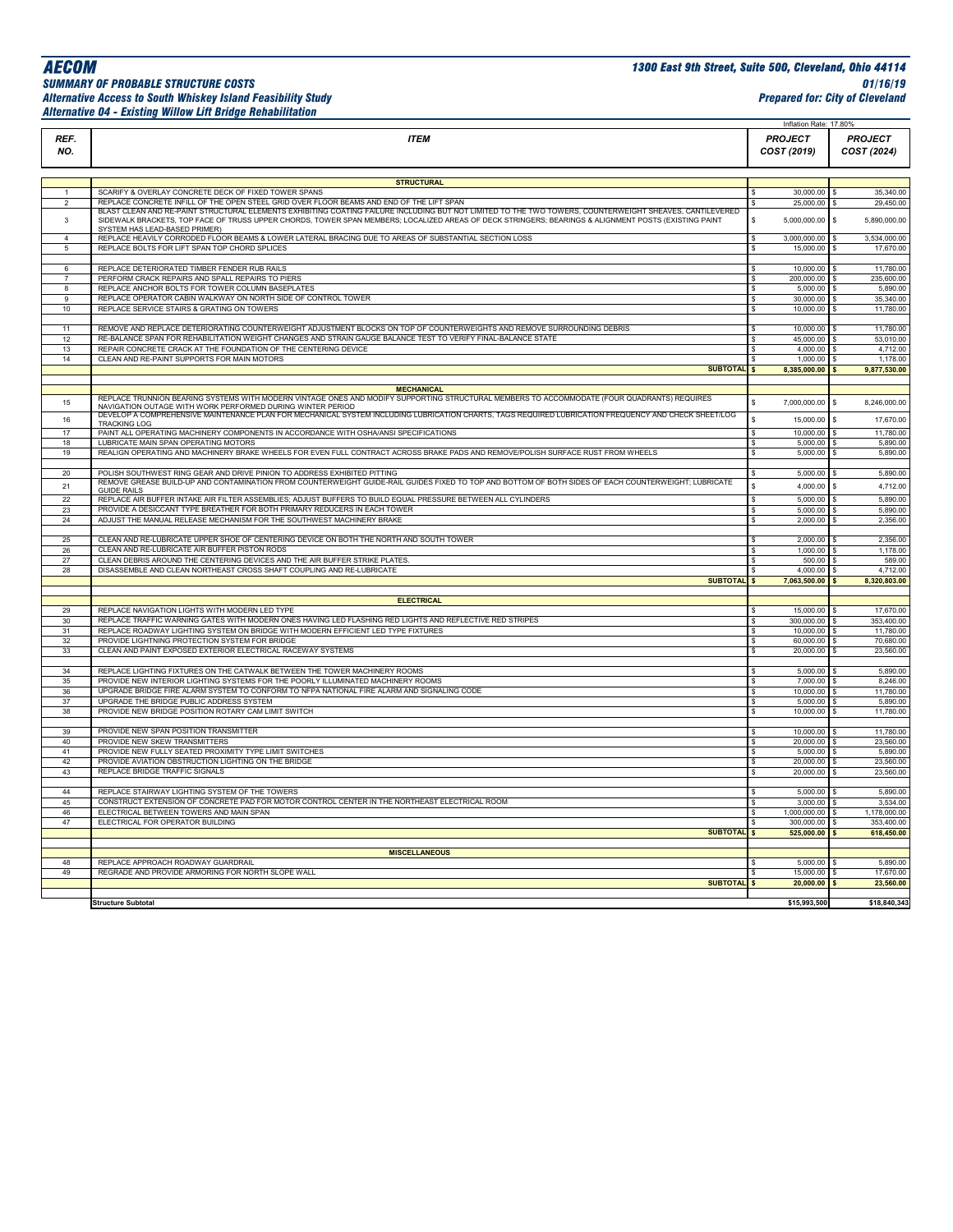|          |                                                                                                  |                |  |       |       |         |                   |         | <b>Preliminary Right of Way Cost Estimate</b> |                                |               |                    |         |             |         |         |                   |                                        |              |                              |           |          |           |           |
|----------|--------------------------------------------------------------------------------------------------|----------------|--|-------|-------|---------|-------------------|---------|-----------------------------------------------|--------------------------------|---------------|--------------------|---------|-------------|---------|---------|-------------------|----------------------------------------|--------------|------------------------------|-----------|----------|-----------|-----------|
|          |                                                                                                  |                |  |       |       |         |                   |         |                                               | R/W ACQUISITION SERVICES COSTS |               |                    |         |             |         |         |                   |                                        |              | <b>R/W ACQUISITION COSTS</b> |           |          |           |           |
|          |                                                                                                  |                |  |       |       |         | <b>APPRAISALS</b> |         |                                               | <b>TITLES</b>                  |               | <b>RELOCATIONS</b> |         |             |         |         |                   |                                        |              |                              |           |          |           |           |
|          | OWNER /<br><b>ALTERNATIVE '4'</b><br><b>EXISTING WILLOW LIFT BRIDGE</b><br><b>REHABILITATION</b> | <b>ADDRESS</b> |  |       |       |         |                   |         |                                               |                                | $\sim$ $\sim$ |                    |         |             |         |         |                   | <b>Permanent ROW Acquisition Costs</b> |              |                              |           |          |           |           |
|          |                                                                                                  |                |  |       | \$600 | \$1,250 | \$3,500           | \$6,000 | \$600                                         | \$300                          | \$1,000       | \$8,000            | \$1,600 | \$550       | \$600   |         |                   |                                        |              |                              |           |          |           |           |
|          |                                                                                                  |                |  |       | EACH  | EACH    | EACH              | EACH    | <b>EACH</b>                                   | EACH                           | <b>EACH</b>   | EACH               | OWNER   | <b>EACH</b> | OWNER   |         | Unit<br>Cost/Acre | <b>Total Cost</b>                      | . <u>. .</u> |                              |           |          |           |           |
| 00317001 | PENNSYLVANIA LINES LLC                                                                           | 0 HEMLOCK AVE  |  | 2500  |       |         |                   |         |                                               |                                |               |                    |         |             |         |         | \$150,000         |                                        | \$1,291      |                              |           |          | \$1,291   |           |
| 00305013 | ONTARIO STONE CORP.                                                                              | 2550 RIVER BED |  | 2500  |       |         |                   |         |                                               |                                |               |                    |         |             |         |         | \$150,000         |                                        | \$1,291      |                              | \$100,000 | \$30,000 | \$131,291 |           |
|          |                                                                                                  |                |  | 5,000 |       |         |                   |         | \$1,200                                       |                                |               |                    | \$3,200 | \$1,100     | \$1,200 | \$6,700 |                   |                                        | \$2,583      |                              | \$100,000 | \$30,000 | \$132,583 | \$139,283 |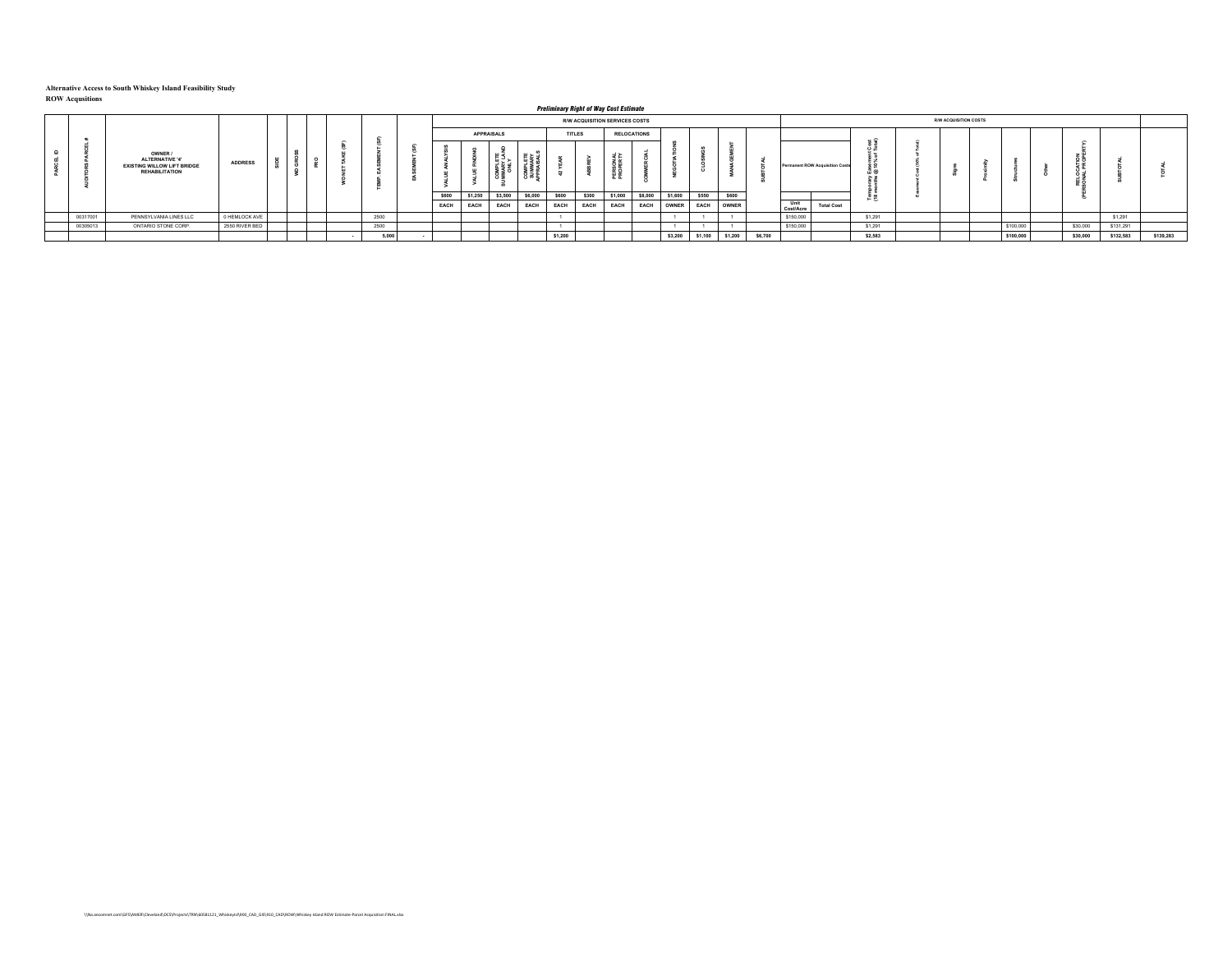## *Alternative Access to South Whiskey Island Feasibility Study Prepared for: City of Cleveland Alternative 15 - New Lift Bridge Adjacent to Existing*

|                     |                |                       |                                                         |                    |                                       |                                | Inflation Rate: 17.80%                    |                                          |
|---------------------|----------------|-----------------------|---------------------------------------------------------|--------------------|---------------------------------------|--------------------------------|-------------------------------------------|------------------------------------------|
| REF.                | <b>ITEM</b>    | <b>PROJECT</b>        | <b>DESCRIPTION</b>                                      | <b>UNIT</b>        | <b>UNIT</b>                           | <b>PROJECT</b>                 | <b>UNIT</b>                               | <b>PROJECT</b>                           |
| NO.                 |                | <b>QUANTITY</b>       |                                                         |                    | <b>PRICE (2019)</b>                   | COST (2019)                    | <b>PRICE (2024)</b>                       | COST (2024)                              |
|                     |                |                       |                                                         |                    |                                       |                                |                                           |                                          |
|                     |                |                       | <b>ROADWAY</b>                                          |                    |                                       |                                |                                           |                                          |
| $\mathbf{1}$        | 201            | LUMP                  | CLEARING AND GRUBBING                                   | LS                 | 20,000.00<br>\$                       | 20,000.00                      | 23,560.00<br>\$                           | 23,560.00                                |
| $\overline{2}$      | 202            | 1,882                 | PAVEMENT REMOVED                                        | SY                 | 12.00<br>\$                           | 22,584.00 \$                   | 14.14                                     | 26,604.00                                |
| 3<br>$\overline{4}$ | 202<br>202     | 750<br>408            | <b>CURB REMOVED</b><br><b>FENCE REMOVED</b>             | FT<br>FT           | 6.15<br>\$<br>\$<br>4.20              | 4,613.00<br>1,714.00 \$<br>\$  | 7.24<br>4.95                              | 5,434.00<br>2,019.00<br>$\mathsf{S}$     |
|                     |                |                       |                                                         |                    |                                       |                                |                                           |                                          |
| 5                   | 203            | 1,270                 | <b>EMBANKMENT</b>                                       | <b>CY</b>          | 16.07<br>\$                           | 20,409.00 \$<br>l \$           | 18.93                                     | 24,042.00                                |
| 6                   | 204            | 2,724                 | SUBGRADE COMPACTION                                     | SY                 | 2.19<br>\$                            | 5,966.00                       | 2.58                                      | 7,028.00                                 |
| $\overline{7}$      | 204            | 1,362                 | EXCAVATION OF SUBGRADE                                  | CY                 | 16.09<br>s                            | 21,915.00 \$                   | 18.95                                     | 25,816.00                                |
| 8<br>9              | 204<br>204     | 1,362<br>$\mathbf{1}$ | <b>GRANULAR MATERIAL, TYPE B</b><br>PROOF ROLLING       | CY<br><b>HOUR</b>  | \$<br>36.01<br>\$<br>220.46           | 49,046.00 \$<br>221.00 \$      | 42.42<br>259.70                           | 57,776.00<br>260.00                      |
| 10                  | 204            | 2,724                 | GEOGRID                                                 | SY                 | 1.50<br>\$                            | 4,086.00 \$                    | 1.77                                      | 4,814.00                                 |
|                     |                |                       |                                                         |                    |                                       |                                |                                           |                                          |
| 11                  | 608            | 60                    | 4" ASPHALT CONCRETE WALK                                | SF                 | s<br>53.75                            | $3,225.00$ \$<br>$\mathbf{s}$  | 63.32                                     | 3,800.00<br>$\mathsf{S}$                 |
| 12                  | <b>SPECIAL</b> | LUMP                  | SITE SECURITY MEASURES                                  | LS                 | 100,000.00<br>\$                      | 100,000.00 \$<br>$\sqrt{3}$    | 117,800.00                                | 117,800.00<br>l \$                       |
|                     |                |                       |                                                         |                    | <b>SUBTOTAL</b>                       | 253,779.00<br><b>S</b>         | <b>SUBTOTAL</b>                           | 298,953.00<br><b>S</b>                   |
|                     |                |                       | <b>EROSION CONTROL</b>                                  |                    |                                       |                                |                                           |                                          |
| 13                  | 659            | $\overline{2}$        | SOIL ANALYSIS TEST                                      | EACH               | 128.24<br>s                           | 257.00                         | 151.07<br>$\sqrt{5}$                      | 303.00                                   |
| 14<br>15            | 659<br>659     | 80<br>717             | <b>TOPSOIL</b><br>SEEDING AND MULCHING, CLASS 1         | CY<br>SY           | 34.94<br>s<br>4.59<br>\$              | 2,796.00 \$<br>3,292.00        | 41.16<br>5.41<br>l s                      | 3,293.00<br>3,877.00                     |
| 16                  | 659            | 36                    | REPAIR SEEDING AND MULCHING                             | SY                 | 1.07<br>\$                            | 39.00                          | 1.26                                      | 46.00                                    |
| 17                  | 659            | 36                    | INTER-SEEDING                                           | SY                 | 0.43<br>\$                            | 16.00<br>$\mathbf{s}$          | 0.51<br>s                                 | 19.00<br>$\mathbf{s}$                    |
| 18                  | 659            | 0.11                  | <b>COMMERCIAL FERTILIZER</b>                            | <b>TON</b>         | 628.26<br>s                           | 70.00 \$<br>l \$               | 740.09                                    | 82.00<br>l s                             |
| 19                  | 659            | 0.02                  | LIME                                                    | <b>ACRE</b>        | 145.96<br>\$                          | 3.00                           | 171.94<br>$\mathbf{s}$                    | 4.00                                     |
| $20\,$<br>21        | 659<br>659     | 3<br>$\mathbf{1}$     | WATER<br><b>MOWING</b>                                  | MGAL<br><b>MSF</b> | 10.63<br>\$<br>20.59<br>s             | 32.00<br>$21.00$ \$            | 12.52<br>24.26                            | 38.00<br>25.00<br>l s                    |
|                     |                |                       |                                                         |                    |                                       |                                |                                           |                                          |
| 22                  | 832            | 5,000                 | <b>EROSION CONTROL</b>                                  | EACH               | 1.00<br>\$                            | 5,000.00                       | 1.18                                      | 5,890.00                                 |
|                     |                |                       |                                                         |                    | <b>SUBTOTAL</b>                       | 11,526.00                      | <b>SUBTOTAL</b>                           | 13,577.00                                |
|                     |                |                       | <b>DRAINAGE</b>                                         |                    |                                       |                                |                                           |                                          |
| 23                  | 605            | 881                   | 6" BASE PIPE UNDERDRAINS WITH GEOTEXTILE FABRIC         | FT                 | 13.70<br>s                            | 12,070.00                      | 16.14<br>l \$                             | 14,219.00                                |
| $24\,$              | 611            | 493                   | 12" CONDUIT, TYPE B                                     | FT                 | 65.50<br>s                            | 32,292.00 \$                   | 77.16                                     | 38,040.00                                |
| 25                  | 611            | $\overline{4}$        | CATCH BASIN, NO. 3                                      | EACH               | 3,248.33<br>\$                        | 12,994.00                      | 3,826.53                                  | 15,307.00                                |
| 26                  | 611            | $\overline{2}$        | MANHOLE, NO. 3                                          | EACH               | 3,400.00<br>\$<br><b>SUBTOTAL</b>     | 6,800.00<br>64,156.00          | 4,005.20<br>$\sqrt{5}$<br><b>SUBTOTAL</b> | 8,011.00<br>75,577.00                    |
|                     |                |                       |                                                         |                    |                                       |                                |                                           |                                          |
|                     |                |                       | <b>PAVEMENT</b>                                         |                    |                                       |                                |                                           |                                          |
| 27                  | 252            | 117                   | FULL DEPTH PAVEMENT SAWING                              | FT                 | 4.47<br>\$                            | 523.00                         | 5.27                                      | 617.00                                   |
| 28                  | 253            | 834                   | PAVEMENT REPAIR                                         | CY                 | 450.00<br>s                           | 375,300.00                     | 530.10                                    | 442,104.00                               |
| 29                  | 254            | 10,003                | PAVEMENT PLANING, ASPHALT CONCRETE                      | SY                 | 2.50<br>\$                            | 25,008.00                      | 2.95<br><b>s</b>                          | 29,459.00                                |
|                     |                |                       |                                                         |                    |                                       |                                |                                           |                                          |
| 30                  | 304            | 461                   | AGGREGATE BASE                                          | CY                 | s<br>55.73                            | 25,692.00                      | 65.65<br>$\mathbf{s}$                     | 30,265.00                                |
| 31                  | 441            | 834                   | ASPHALT CONCRETE SURFACE COURSE, TYPE 1, (448), PG64-22 | <b>CY</b>          | 200.00<br>s                           | 166,800.00 \$                  | 235.60                                    | 196,491.00                               |
|                     |                |                       |                                                         |                    |                                       |                                |                                           |                                          |
| 32                  | 452            | 2,190                 | 12" NON-REINFORCED CONCRETE PAVEMENT, CLASS QC 1P       | SY                 | 92.00<br>s                            | 201,480.00                     | 108.38<br>-S                              | 237,344.00                               |
| 33                  | 609            | 776                   | CURB, TYPE 2-A                                          | FT                 | 13.95<br>s                            | 10,826.00                      | 16.43<br>l \$                             | 12,753.00                                |
|                     |                |                       |                                                         |                    | <b>SUBTOTAL</b>                       | 805,629.00                     | <b>SUBTOTAL</b>                           | 949,033.00                               |
|                     |                |                       | <b>LIGHTING</b>                                         |                    |                                       |                                |                                           |                                          |
| 34                  | 625            | <b>LUMP</b>           | LIGHTING, MISC.                                         | LS                 | 50,000.00<br>s.                       | $50,000.00$ \$                 | 58,900.00                                 | 58,900.00                                |
|                     |                |                       |                                                         |                    | <b>SUBTOTAL</b>                       | 50,000.00                      | <b>SUBTOTAL</b>                           | 58,900.00                                |
|                     |                |                       | <b>TRAFFIC CONTROL</b>                                  |                    |                                       |                                |                                           |                                          |
| 35                  | SPECIAL        | LUMP                  | SIGNS AND SUPPORTS                                      | LS                 | 20,000.00 \$<br>\$                    | 20,000.00 \$                   | 23,560.00 \$                              | 23,560.00                                |
| 36                  | SPECIAL        | <b>LUMP</b>           | PAVEMENT MARKINGS                                       | LS                 | 3,500.00<br>\$                        | $3,500.00$ \$                  | 4,123.00 \$                               | 4,123.00                                 |
|                     |                |                       |                                                         |                    | <b>SUBTOTAL</b>                       | 23,500.00<br>$\sqrt{ }$        | <b>SUBTOTAL</b>                           | 27,683.00                                |
|                     |                |                       | <b>STRUCTURES</b>                                       |                    |                                       |                                |                                           |                                          |
| 37                  | 202            | LUMP                  | <b>BUILDING DEMOLISHED</b>                              | LS                 | 50,000.00<br>\$                       | 50,000.00 \$<br>l S            | 58,900.00 \$                              | 58,900.00                                |
|                     |                |                       | STRUCTURES: LIFT BRIDGE ADJACENT TO EXISTING            |                    |                                       | $\mathbf{s}$                   |                                           |                                          |
| 38                  | SPECIAL        | LUMP                  |                                                         | LS                 | s<br>94,041,800.00<br><b>SUBTOTAL</b> | 94,041,800.00<br>94,091,800.00 | 110,783,200.00<br>\$<br><b>SUBTOTAL</b>   | 110,783,200.00<br>l \$<br>110,842,100.00 |
|                     |                |                       |                                                         |                    |                                       |                                |                                           |                                          |
| 39                  | 614            | <b>LUMP</b>           | <b>INCIDENTALS</b><br>MAINTAINING TRAFFIC               | LS                 | 75,000.00<br>\$                       | 75,000.00 \$<br>l \$           | 88,350.00 \$                              | 88,350.00                                |
|                     |                |                       |                                                         |                    |                                       |                                |                                           |                                          |
| 40                  | 619            | 12                    | FIELD OFFICE, TYPE B                                    | <b>MNTH</b>        | \$<br>1,400.00                        | 16,800.00 \$<br><b>S</b>       | 1,649.20                                  | 19,791.00<br>l S                         |
| 41                  | 623            | LUMP                  | CONSTRUCTION LAYOUT STAKES AND SURVEYING                | LS                 | 25,000.00<br>\$                       | 25,000.00 \$<br>l S            | 29,450.00                                 | 29,450.00                                |
|                     |                |                       |                                                         |                    |                                       |                                |                                           |                                          |
| 42                  | 624            | LUMP                  | MOBILIZATION                                            | LS                 | \$<br>4,600,000.00                    | 4,600,000.00<br>$\sqrt{3}$     | 5,418,800.00<br>s                         | 5,418,800.00                             |
| 43                  | SPECIAL        | LUMP                  | PERFORMANCE BOND                                        | LS                 | 800,000.00<br>\$                      | 800,000.00 \$<br>l \$          | 942,400.00 \$                             | 942,400.00                               |
| 44                  | SPECIAL        | LUMP                  | RAILROAD INSURANCE BOND                                 | LS                 | $6,000.00$ \$<br>\$                   | 6,000.00 \$                    | 7,068.00 \$                               | 7,068.00                                 |
| 45                  | SPECIAL        | LUMP                  | UTILITY RELOCATION                                      | LS                 | \$<br>30,000.00                       | 30,000.00<br>$\mathbf{s}$      | 35,340.00<br><b>S</b>                     | 35,340.00<br>l \$                        |
|                     |                |                       |                                                         |                    | <b>SUBTOTAL</b>                       | 5,552,800.00                   | <b>SUBTOTAL</b>                           | 6,541,199.00                             |
|                     |                |                       | <b>Estimated Subtotal</b>                               |                    |                                       | \$100,853,190                  |                                           | \$118,807,022                            |
|                     |                |                       | Contingency (30%)                                       |                    |                                       | \$30,255,957                   |                                           | \$35,642,107                             |
|                     |                |                       | <b>Construction Total</b>                               |                    |                                       | \$131,109,147                  |                                           | \$154,449,129                            |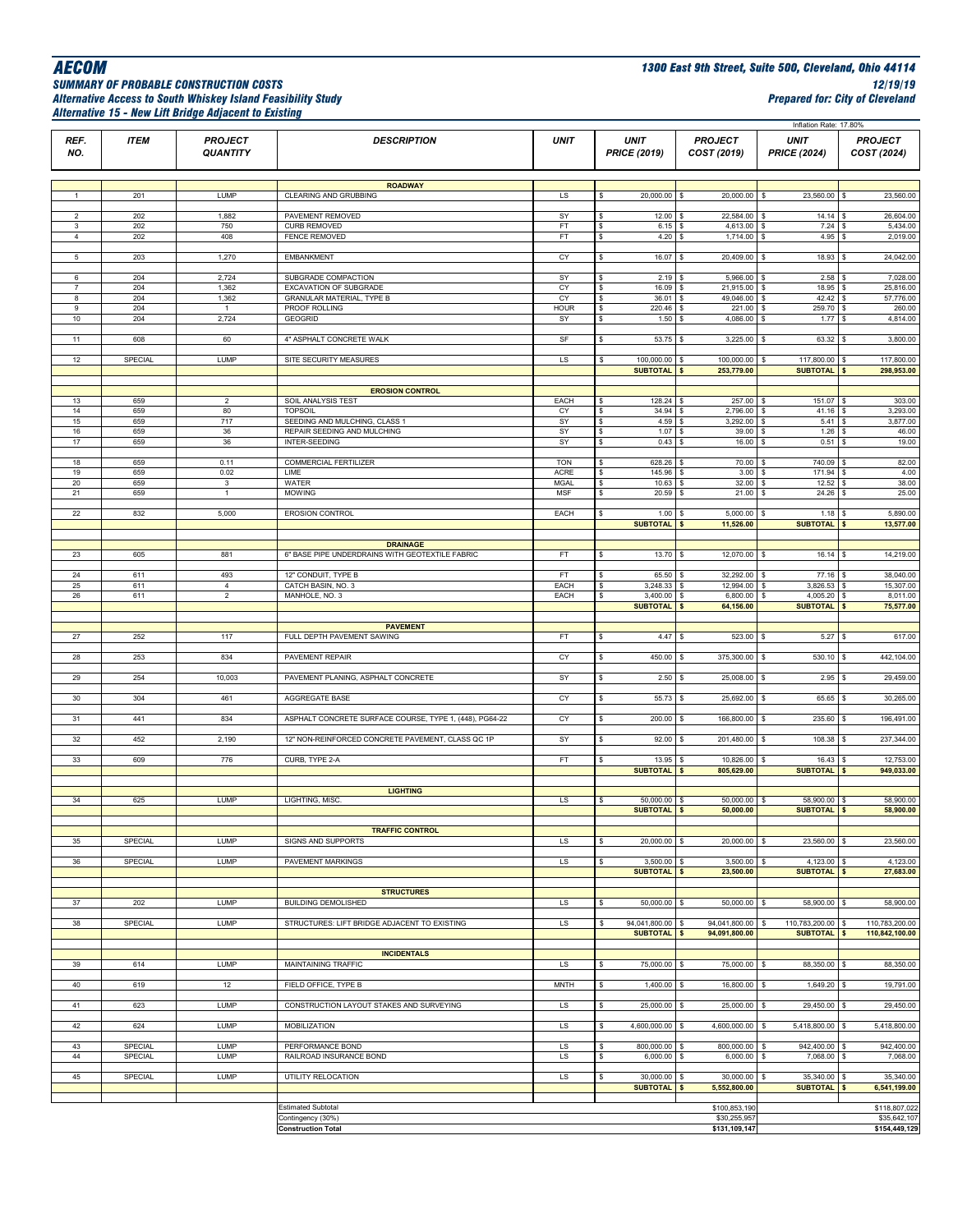#### *SUMMARY OF PROBABLE STRUCTURE COSTS 12/27/18 Alternative Access to South Whiskey Island Feasibility Study Prepared for: City of Cleveland Alternative 15 - New Lift Bridge Adjacent to Existing*

*AECOM 1300 East 9th Street, Suite 500, Cleveland, Ohio 44114*

|                |                                   |                                                                 |              |                                    |                              |                                         | Inflation Rate: 17.80%             |                                      |
|----------------|-----------------------------------|-----------------------------------------------------------------|--------------|------------------------------------|------------------------------|-----------------------------------------|------------------------------------|--------------------------------------|
| REF.<br>NO.    | <b>PROJECT</b><br><b>QUANTITY</b> | <b>ITEM</b>                                                     | <b>UNIT</b>  | <b>UNIT</b><br><b>PRICE (2019)</b> |                              | <b>PROJECT</b><br>COST (2019)           | <b>UNIT</b><br><b>PRICE (2024)</b> | <b>PROJECT</b><br>COST (2024)        |
|                |                                   |                                                                 |              |                                    |                              |                                         |                                    |                                      |
|                |                                   | <b>STRUCTURAL</b>                                               |              |                                    |                              |                                         |                                    |                                      |
| $\overline{1}$ | 16139                             | STEEL H-PILE, DRIVEN                                            | FT.          | <b>s</b>                           | 23.46                        | 378,700.00 \$                           | 27.64                              | 446,100.00                           |
| $\overline{2}$ | 173                               | STEEL PILE SPLICE                                               | EACH         | s                                  | 1,407.70 \$                  | 243,000.00 \$                           | 1,658.27                           | 286,300.00<br>\$                     |
| 3              | 173                               | PILE SHOE                                                       | EACH         | <b>s</b>                           | 140.77 \$                    | 24,300.00 \$                            | 165.83                             | 28,700.00                            |
| $\overline{4}$ | 2153498                           | REINFORCEMENT STEEL - EPOXY COATED                              | LB           | \$                                 | 1.41                         | 3,031,500.00 \$<br>s                    | 1.66                               | 3,571,100.00<br>\$.                  |
| 5              | 1619                              | STRUCTURAL CONCRETE - FOOTING                                   | CY           | s                                  | 1,876.94                     | 3,037,900.00 \$<br>s                    | 2,211.03                           | 3,578,700.00<br>\$                   |
| 6              | 2505                              | STRUCTURAL CONCRETE - PIERS                                     | CY           | s                                  | 1,876.94                     | 4,701,100.00 \$<br>-S                   | 2,211.03                           | 5,537,900.00<br>\$.                  |
| $\overline{7}$ | LUMP                              | <b>FENDER SYSTEM</b>                                            | LS           | \$                                 | 950,000.00                   | 950,000.00 \$<br>s                      | 1,119,100.00                       | 1,119,100.00                         |
| 8              | 3303206                           | STRUCTURAL STEEL - LIFT SPAN                                    | LВ           | \$                                 | 4.28                         | 14,128,700.00                           | s<br>5.04                          | 16,643,600.00                        |
| 9              | 3431571                           | STRUCTURAL STEEL - TOWERS                                       | LB           | \$                                 | 3.09                         | 10,598,000.00 \$                        | 3.64                               | 12,484,500.00<br>s                   |
| 10             | 126000                            | STRUCTURAL STEEL FINGER JOINTS                                  | LB           | \$                                 | 7.45                         | 938,500.00                              | s<br>8.77                          | 1,105,600.00<br>\$                   |
|                |                                   |                                                                 |              |                                    |                              |                                         |                                    |                                      |
| 11             | 57997                             | STRUCTURAL STEEL - MISCELLANEOUS                                | LB           | \$                                 | 2.18                         | 126,600.00                              | 2.57<br>s                          | 149,200.00                           |
| 12             | LUMP                              | STRUCTURAL STEEL PAINTING                                       | LS           | 3,709,666.44 \$<br>\$              |                              | 3,709,700.00 \$                         | 4,369,987.07                       | 4,370,000.00<br>\$.                  |
| 13             | $\overline{4}$                    | HIGH LOAD MULTI-ROTATIONAL BEARINGS                             | EACH         | s                                  | 28,154.06 \$                 | 112,600.00 \$                           | 33,165.48                          | \$.<br>132,700.00                    |
| 14             | LUMP                              | PLUMBING WORK                                                   | LS           | s                                  | 57,246.59 \$                 | 57,200.00                               | 67,436.48<br>\$                    | 67,500.00<br>s                       |
| 15             | LUMP                              | <b>HVAC WORK</b>                                                | LS           | s                                  | 44,108.03 \$                 | 44,100.00                               | 51,959.26<br>\$                    | 52,000.00<br>\$.                     |
| 16             | 13587                             | STEEL GRID DECK                                                 | SF           |                                    | 98.54                        | 1,338,800.00                            |                                    | 1,577,200.00<br>Ś.                   |
| 17             | 2955                              | <b>BRIDGE SIDEWALK</b>                                          | SF           | s<br>s                             | 187.69 \$                    | s<br>554,600.00 \$                      | 116.08<br>\$<br>221.10             | 653,300.00<br>\$.                    |
| 18             | 700                               | FIVE BAR OPEN STEEL PARAPET                                     | FT           | s                                  | 844.62                       | 591,200.00 \$<br>l s                    | 994.96                             | 696,500.00<br>\$                     |
| 19             | 350                               | <b>METAL MEDIAN BARRIER</b>                                     | FT           | Ś                                  | 774.24                       | 271,000.00 \$<br>s                      | 912.05                             | 319,300.00<br>\$                     |
| 20             | LUMP                              | TEMPORARY BRIDGE OPERATION                                      | LS           | s                                  | 46,923.43 \$                 | 46,900.00 \$                            | 55,275.81 \$                       | 55,300.00                            |
|                |                                   |                                                                 |              |                                    |                              |                                         |                                    |                                      |
| 21             | LUMP                              | <b>COUNTERWEIGHTS</b>                                           | LS           | \$<br>6,611,938.45 \$              |                              | 6,611,900.00 \$                         | 7,788,863.49                       | 7,788,900.00                         |
| 22             | LUMP                              | <b>SPAN BALANCING</b>                                           | <b>LS</b>    | s.                                 | 117,308.59 \$                | 117,300.00                              | 138,189.51<br><b>S</b>             | 138,200.00<br>s                      |
| 23             | $\overline{4}$                    | SHEAVE & TRUNNION ASSEMBLY                                      | EACH         | s.<br>2,227,179.27 \$              |                              | 8,908,700.00 \$                         | 2,623,617.18                       | 10,494,500.00<br>\$.                 |
| 24             | 8                                 | <b>BEARINGS</b>                                                 | EACH         | \$                                 | 208,798.06 \$                | 1,670,400.00 \$                         | 245,964.11 \$                      | 1,967,800.00                         |
| 25             | $\overline{2}$                    | FIXED END SPAN GUIDES                                           | EACH         | s                                  | 62,639.42                    | 125,300.00<br>s                         | 73,789.23<br>\$                    | 147,600.00<br>s                      |
|                |                                   |                                                                 |              |                                    |                              |                                         |                                    |                                      |
| 26<br>27       | $\overline{2}$<br>8               | <b>EXPANSION END SPAN GUIDES</b><br><b>COUNTERWEIGHT GUIDES</b> | EACH<br>EACH | s                                  | 62,639.42 \$<br>90,479.16 \$ | 125,300.00 \$<br>723,800.00             | 73,789.23 \$<br>106.584.45         | 147,600.00<br>852.700.00             |
| 28             | $\overline{4}$                    | <b>SPAN LOCK ASSEMBLY</b>                                       | EACH         | s<br>s.                            | 347,996.76                   | 1,392,000.00<br>s                       | s<br>409,940.18<br>s               | s<br>1,639,800.00<br>\$.             |
| 29             | LUMP                              | SPAN OPERATION MACHINERY                                        | LS           | \$<br>6,263,941.69 \$              |                              | 6,263,900.00                            | 7,378,923.31<br><b>S</b>           | 7,379,000.00<br>\$                   |
| 30             | 119                               | WIRE ROPES AND ATTACHMENTS                                      | EACH         | s                                  | 37,538.75                    | 4,454,400.00<br>s                       | \$<br>44,220.64                    | 5,247,300.00<br>Ś.                   |
|                |                                   |                                                                 |              |                                    |                              |                                         |                                    |                                      |
| 31             | $\overline{4}$                    | <b>BUFFERS</b>                                                  | EACH         | s                                  | 34,799.68 \$                 | 139,200.00 \$                           | 40,994.02                          | 164,000.00<br>\$.                    |
| 32             | $\mathbf{1}$                      | CENTERING DEVICES - FIXED END                                   | EACH         | s                                  | 90,479.16                    | 90,500.00<br>-S                         | 106.584.45<br>s                    | 106.600.00                           |
| 33             | $\overline{1}$                    | CENTERING DEVICES - EXPANSION END                               | EACH         | s                                  | 90,479.16 \$                 | 90,500.00                               | 106,584.45<br>-S                   | 106,600.00<br>s                      |
| 34             | LUMP                              | ELECTRICAL WORK - BRIDGE CONTROLS                               | LS           | 6,569,280.78 \$<br>\$              |                              | 6,569,300.00                            | 7,738,612.76<br>s                  | 7,738,700.00<br>\$                   |
| 35             | LUMP                              | ELECTRICAL WORK - COMMUNICATIONS                                | LS           | s                                  | 370,695.13 \$                | 370,700.00 \$                           | 436,678.86                         | 436,700.00<br>\$.                    |
|                |                                   |                                                                 |              |                                    |                              |                                         |                                    |                                      |
| 36             | LUMP                              | ELECTRICAL WORK - POWER                                         | LS           | 1,407,703.02 \$<br>s.              |                              | 1,407,700.00                            | 1,658,274.16<br>s                  | 1,658,300.00<br>s                    |
| 37             | LUMP                              | TESTING, FINAL ACCEPTANCE                                       | LS           | s                                  | 67,569.75 \$                 | 67,600.00 \$                            | 79,597.16 \$                       | 79,600.00                            |
| 38<br>39       | <b>LUMP</b><br>LUMP               | STANDBY GENERATOR<br>CONTROL HOUSE                              | LS<br>LS     | \$<br>1,501,549.89<br>s.           | 778,929.01                   | 778,900.00<br>s<br>1,501,500.00 \$<br>s | 917,578.37<br>s<br>1,768,825.77    | 917,600.00<br>s<br>1,768,900.00<br>s |
| 40             | LUMP                              | MACHINERY HOUSE                                                 | LS           | 3,284,640.39 \$<br>\$.             |                              | 3,284,600.00 \$                         | 3,869,306.38                       | 3,869,400.00<br>\$                   |
|                |                                   |                                                                 |              |                                    |                              |                                         |                                    |                                      |
| 41             | LUMP                              | <b>GENERATOR HOUSE</b>                                          | LS           | \$                                 | 187,693.74 \$                | 187,700.00 \$                           | 221,103.22                         | 221,200.00<br>\$.                    |
| 42             | <b>LUMP</b>                       | <b>TOWER ELEVATORS</b>                                          | LS           | \$                                 | 797,698.38 \$                | 797,700.00                              | 939,688.69<br>s                    | 939,700.00<br>\$.                    |
| 43             | LUMP                              | <b>TOWER STAIRS</b>                                             | LS           | 1,481,439.85 \$<br>s.              |                              | 1,481,400.00                            | 1,745,136.14<br>s                  | 1,745,200.00<br>\$.                  |
| 44             | LUMP                              | LIGHTNING PROTECTION SYSTEM                                     | LS           | s                                  | 73,200.56 \$                 | 73,200.00 \$                            | 86,230.26                          | 86,300.00<br>l \$                    |
| 45             | $\overline{2}$                    | <b>BARRIER GATE</b>                                             | EACH         | \$                                 | 610,004.64 \$                | 1,220,000.00 \$                         | 718,585.47 \$                      | 1,437,200.00                         |
|                |                                   |                                                                 |              |                                    |                              |                                         |                                    |                                      |
| 46             | $\overline{a}$                    | <b>WARNING GATE</b>                                             | EACH         | \$                                 | 351,925.76                   | 703,900.00                              | 414,568.54<br>s                    | 829,200.00<br>s                      |
|                |                                   |                                                                 |              |                                    | SUBTOTAL <sup>S</sup>        | 94,041,800.00                           | <b>SUBTOTAL</b>                    | 110,783,200.00<br>$\mathbf{s}$       |
|                |                                   |                                                                 |              |                                    |                              |                                         |                                    |                                      |
|                |                                   | <b>Structure Subtotal</b>                                       |              |                                    |                              | \$94,041,800                            |                                    | \$110,783,200                        |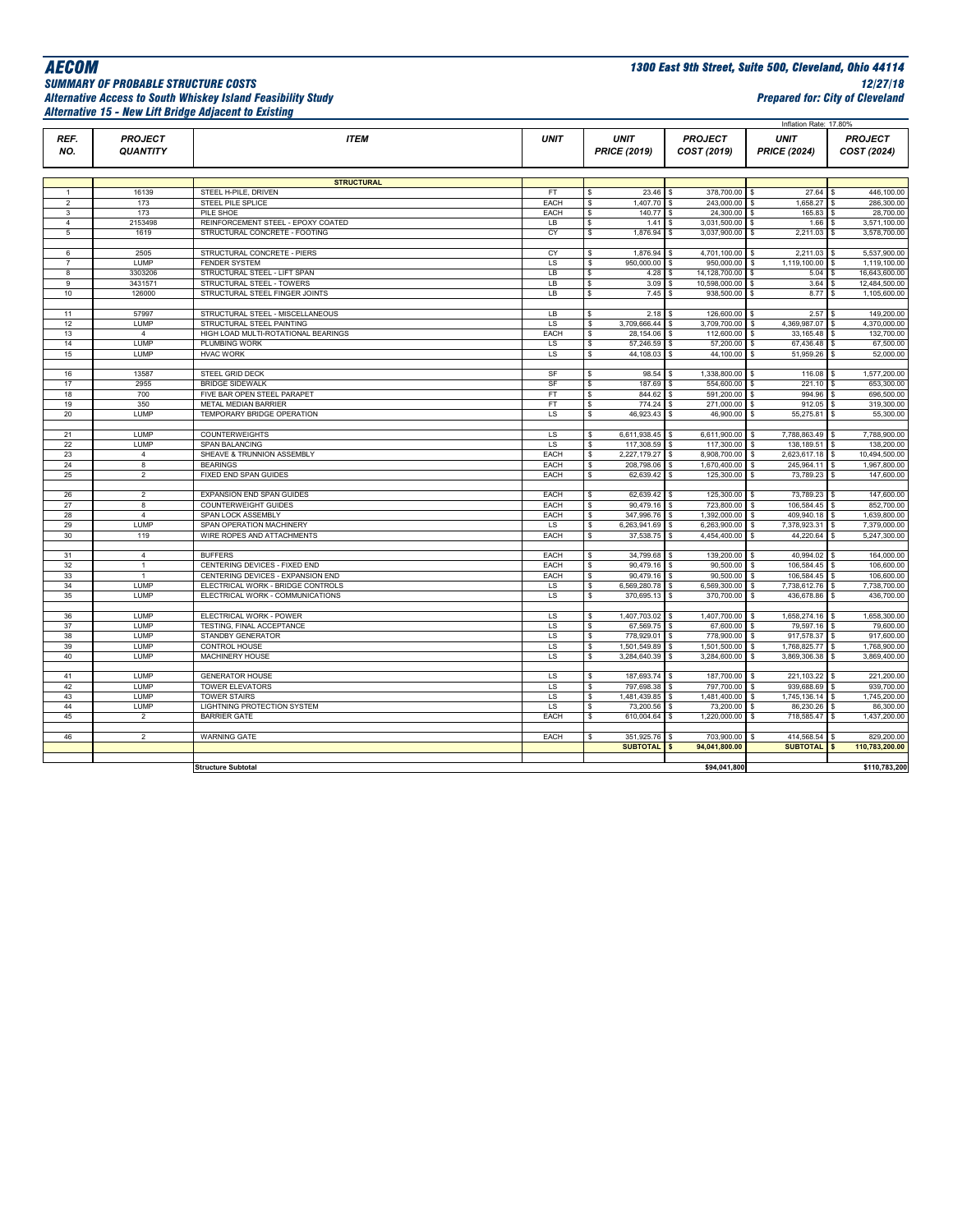|          |                                                                                             |                |  |        |       |        |       |             |                   |             |             |               | Preliminary Right of Way Cost Estimate |                    |              |         |              |          |                   |                                        |          |           |                              |           |          |           |           |
|----------|---------------------------------------------------------------------------------------------|----------------|--|--------|-------|--------|-------|-------------|-------------------|-------------|-------------|---------------|----------------------------------------|--------------------|--------------|---------|--------------|----------|-------------------|----------------------------------------|----------|-----------|------------------------------|-----------|----------|-----------|-----------|
|          |                                                                                             |                |  |        |       |        |       |             |                   |             |             |               | R/W ACQUISITION SERVICES COSTS         |                    |              |         |              |          |                   |                                        |          |           | <b>R/W ACQUISITION COSTS</b> |           |          |           |           |
|          |                                                                                             |                |  |        |       |        |       |             | <b>APPRAISALS</b> |             |             | <b>TITLES</b> |                                        | <b>RELOCATIONS</b> |              |         |              |          |                   |                                        |          |           |                              |           |          |           |           |
|          | OWNER /<br><b>ALTERNATIVE '15'</b><br><b>NEW LIFT BRIDGE</b><br><b>ADJACENT TO EXISTING</b> | <b>ADDRESS</b> |  |        |       |        |       |             |                   |             |             |               | ௳௳                                     |                    |              |         |              |          |                   | <b>Permanent ROW Acquisition Costs</b> |          |           |                              |           |          |           |           |
|          |                                                                                             |                |  |        |       |        | \$600 | \$1,250     | \$3,500           | \$6,000     | \$600       | \$300         | \$1,000                                | \$8,000            | \$1,600      | \$550   | \$600        |          |                   |                                        | ĔΈ       |           |                              |           |          |           |           |
|          |                                                                                             |                |  |        |       |        | EACH  | <b>EACH</b> | EACH              | <b>EACH</b> | <b>EACH</b> | <b>EACH</b>   | <b>EACH</b>                            | <b>EACH</b>        | <b>OWNER</b> | EACH    | <b>OWNER</b> |          | Unit<br>Cost/Acre | <b>Total Cost</b>                      |          |           |                              |           |          |           |           |
| 00317001 | PENNSYLVANIA LINES LLC                                                                      | 0 HEMLOCK AVE  |  | 8000   | 3073  |        |       |             |                   |             |             |               |                                        |                    |              |         |              |          | \$600,000         | \$110,195                              | \$6,349  |           |                              |           |          | \$116,544 |           |
| 00305013 | ONTARIO STONE CORP.                                                                         | 2550 RIVER BED |  | 28400  | 2531  |        |       |             |                   |             |             |               |                                        |                    |              |         |              |          | \$600,000         | \$391,181                              | \$5,229  |           |                              | \$100,000 | \$30,000 | \$526,411 |           |
|          | OLD RIVER (BRIDGE OVER)                                                                     |                |  |        |       | 22,110 |       |             |                   |             |             |               |                                        |                    |              |         |              |          | \$600,000         |                                        |          | \$152,273 |                              |           |          | \$152,273 |           |
|          |                                                                                             |                |  | 36,400 | 5,604 | 22,110 |       |             | \$7,000           | \$6,000     | \$1,800     |               |                                        | \$8,000            | \$4,800      | \$1,650 | \$1,800      | \$31,050 |                   | \$501,376                              | \$11,579 | \$152,273 |                              | \$100,000 | \$30,000 | \$795,228 | \$826,278 |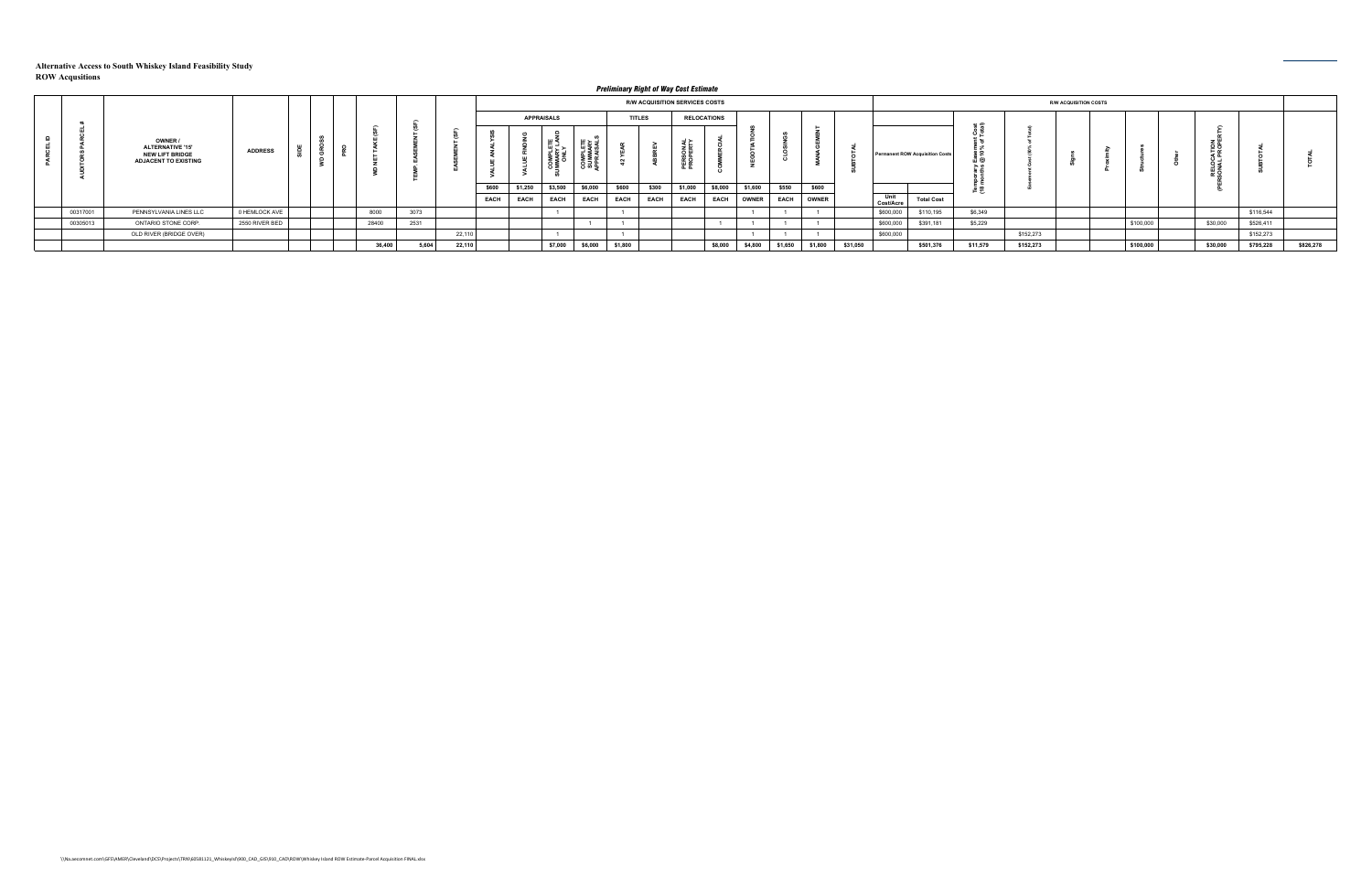### *SUMMARY OF PROBABLE CONSTRUCTION COSTS 12/19/19 Alternative Access to South Whiskey Island Feasibility Study Prepared for: City of Cleveland Alternative 16 - New Bascule Bridge at Mulberry Ave.*

|                     |                |                                   |                                                         |                                   |                                         |                                              | Inflation Rate: 17.80%                |                                            |
|---------------------|----------------|-----------------------------------|---------------------------------------------------------|-----------------------------------|-----------------------------------------|----------------------------------------------|---------------------------------------|--------------------------------------------|
| REF.<br>NO.         | <b>ITEM</b>    | <b>PROJECT</b><br><b>QUANTITY</b> | <b>DESCRIPTION</b>                                      | <b>UNIT</b>                       | <b>UNIT</b><br><b>PRICE (2019)</b>      | <b>PROJECT</b><br>COST (2019)                | <b>UNIT</b><br><b>PRICE (2024)</b>    | <b>PROJECT</b><br>COST (2024)              |
|                     |                |                                   |                                                         |                                   |                                         |                                              |                                       |                                            |
|                     |                |                                   |                                                         |                                   |                                         |                                              |                                       |                                            |
| -1.                 | 201            | LUMP                              | <b>ROADWAY</b><br>CLEARING AND GRUBBING                 | LS                                | s<br>20,000.00                          | 20,000.00<br>\$                              | 23,560.00<br>\$                       | 23,560.00<br>\$                            |
|                     |                |                                   |                                                         |                                   |                                         |                                              |                                       |                                            |
| $\overline{2}$<br>3 | 202<br>202     | 2,313<br>50                       | PAVEMENT REMOVED<br>FENCE REMOVED                       | SY<br>FT                          | 12.00<br>\$<br>4.20<br>\$               | 27,756.00 \$<br>s<br>$210.00$ \$<br>\$       | 14.14<br>4.95                         | 32,697.00<br>\$<br>248.00<br>\$            |
|                     |                |                                   |                                                         |                                   |                                         |                                              |                                       |                                            |
| $\overline{4}$      | 203            | 6,105                             | <b>EMBANKMENT</b>                                       | CY                                | \$<br>16.07                             | 98,108.00                                    | 18.93                                 | 115,571.00<br>\$                           |
| 5                   | 204            | 6,230                             | SUBGRADE COMPACTION                                     | SY                                | 2.19<br>\$                              | 13,644.00 \$<br>\$                           | $2.58$ \$                             | 16,073.00                                  |
| 6                   | 204            | 3,115                             | EXCAVATION OF SUBGRADE                                  | СY                                | 16.09<br>\$                             | $50,121.00$ \$<br>S.                         | 18.95                                 | 59,042.00                                  |
| $\overline{7}$      | 204            | 3,115                             | <b>GRANULAR MATERIAL, TYPE B</b>                        | CY                                | 36.01<br>\$                             | 112,172.00 \$                                | 42.42                                 | 132,138.00                                 |
| 8<br>9              | 204<br>204     | 3<br>6,230                        | PROOF ROLLING<br>GEOGRID                                | HOUR<br>SY                        | \$<br>220.46<br>s<br>1.50               | 662.00 \$<br>9,345.00 \$<br>\$               | 259.70<br>1.77                        | 780.00<br><b>S</b><br>11,009.00<br>\$      |
|                     |                |                                   |                                                         |                                   |                                         |                                              |                                       |                                            |
| 10 <sub>1</sub>     | 608            | 311                               | 4" ASPHALT CONCRETE WALK                                | $\ensuremath{\mathsf{SF}}\xspace$ | \$<br>53.75                             | 16,717.00 \$<br>\$                           | 63.32                                 | 19,692.00<br>\$                            |
| 11                  | SPECIAL        | LUMP                              | CONCRETE BARRIER                                        | LS                                | \$<br>5,000.00                          | 5,000.00<br>\$                               | 5,890.00                              | 5,890.00                                   |
|                     |                |                                   |                                                         |                                   |                                         |                                              |                                       |                                            |
| 12                  | SPECIAL        | LUMP                              | SITE SECURITY MEASURES                                  | LS                                | \$<br>250,000.00 \$<br><b>SUBTOTAL</b>  | 250,000.00 \$<br>603,735.00<br>\$            | 294,500.00 \$<br><b>SUBTOTAL</b>      | 294,500.00<br>711,200.00                   |
|                     |                |                                   |                                                         |                                   |                                         |                                              |                                       | \$                                         |
|                     |                |                                   | <b>EROSION CONTROL</b>                                  |                                   |                                         |                                              |                                       |                                            |
| 13<br>14            | 659<br>659     | $\overline{2}$<br>127             | SOIL ANALYSIS TEST<br><b>TOPSOIL</b>                    | EACH<br>CY                        | 128.24<br>\$<br>34.94<br>\$             | 257.00<br>\$<br>4,438.00<br>\$               | $151.07$ \$<br>S<br>$41.16$ \$<br>s   | 303.00<br>5,228.00                         |
| 15                  | 659            | 1,136                             | SEEDING AND MULCHING, CLASS 1                           | SY                                | 4.59<br>\$                              | 5,215.00                                     | 5.41<br>\$                            | 6,143.00<br>\$                             |
| 16                  | 659            | 57                                | REPAIR SEEDING AND MULCHING                             | SY                                | \$<br>1.07                              | 61.00 \$                                     | $1.26$ \$                             | 72.00                                      |
| $17\,$              | 659            | 57                                | INTER-SEEDING                                           | SY                                | s<br>0.43                               | 25.00<br>\$                                  | \$<br>0.51                            | s.<br>29.00                                |
|                     |                |                                   |                                                         |                                   |                                         |                                              |                                       |                                            |
| 18                  | 659            | 0.16                              | COMMERCIAL FERTILIZER                                   | <b>TON</b>                        | 628.26 \$<br>\$                         | 101.00 \$                                    | 740.09 \$                             | 119.00                                     |
| 19<br>20            | 659<br>659     | 0.03<br>$\overline{4}$            | LIME<br>WATER                                           | ACRE<br><b>MGAL</b>               | 145.96<br>\$<br>\$<br>$10.63$ \$        | 5.00<br>43.00 \$                             | 171.94<br>s<br>$12.52$ \$             | 6.00<br>51.00                              |
| 21                  | 659            | $\mathbf{1}$                      | <b>MOWING</b>                                           | MSF                               | \$<br>20.59                             | 21.00<br>-S                                  | 24.26<br>s                            | 25.00                                      |
|                     |                |                                   |                                                         |                                   |                                         |                                              |                                       |                                            |
| 22                  | 832            | 5,000                             | <b>EROSION CONTROL</b>                                  | EACH                              | \$<br>$1.00$ \$                         | 5,000.00 \$                                  | $1.18$ \$                             | 5,890.00                                   |
|                     |                |                                   |                                                         |                                   | <b>SUBTOTAL</b>                         | 15,166.00<br>\$                              | <b>SUBTOTAL</b>                       | 17,866.00<br>$\boldsymbol{\mathsf{s}}$     |
|                     |                |                                   | <b>DRAINAGE</b>                                         |                                   |                                         |                                              |                                       |                                            |
| 23                  | 605            | 2,042                             | 6" BASE PIPE UNDERDRAINS WITH GEOTEXTILE FABRIC         | FT.                               | \$<br>13.70                             | 27,976.00 \$<br>-S                           | $16.14$ \$                            | 32,956.00                                  |
|                     |                |                                   |                                                         |                                   |                                         |                                              |                                       |                                            |
| 24<br>25            | 611<br>611     | 1,151<br>10                       | 12" CONDUIT, TYPE B<br>CATCH BASIN, NO. 3               | FT<br>EACH                        | 65.50<br>\$<br>$3,248.33$ \$<br>\$      | 75,391.00 \$<br>32,484.00 \$                 | 77.16<br>3,826.53 \$                  | 88,811.00<br>-S<br>38,266.00               |
| ${\bf 26}$          | 611            | $5\phantom{.0}$                   | MANHOLE, NO. 3                                          | EACH                              | \$<br>3,400.00                          | 17,000.00<br>$\mathfrak{s}$                  | 4,005.20<br><b>s</b>                  | 20,026.00<br>\$                            |
|                     |                |                                   |                                                         |                                   | <b>SUBTOTAL</b>                         | 152,851.00<br>\$                             | SUBTOTAL <sup>\$</sup>                | 180,059.00                                 |
|                     |                |                                   |                                                         |                                   |                                         |                                              |                                       |                                            |
| 27                  | 252            | 42                                | <b>PAVEMENT</b><br>FULL DEPTH PAVEMENT SAWING           | FT.                               | 4.47S<br>s                              | 188.00 \$                                    | 5.27S                                 | 222.00                                     |
|                     |                |                                   |                                                         |                                   |                                         |                                              |                                       |                                            |
| 28                  | 253            | 1,092                             | PAVEMENT REPAIR                                         | CY                                | 450.00<br>\$                            | 491,400.00<br>s                              | 530.10<br>s                           | 578,870.00<br>l S                          |
| 29                  | 254            | 13,099                            | PAVEMENT PLANING, ASPHALT CONCRETE                      | SY                                | \$<br>2.50                              | 32,748.00 \$<br>s.                           | 2.95                                  | 38,577.00<br>s.                            |
|                     |                |                                   |                                                         |                                   |                                         |                                              |                                       |                                            |
| 30                  | 304            | 1,054                             | AGGREGATE BASE                                          | СY                                | \$<br>55.73                             | 58,740.00                                    | 65.65                                 | 69,196.00                                  |
| 31                  | 441            | 1,092                             | ASPHALT CONCRETE SURFACE COURSE, TYPE 1, (448), PG64-22 | CY                                | \$<br>200.00 \$                         | 218,400.00 \$                                | 235.60 \$                             | 257,276.00                                 |
|                     |                |                                   |                                                         |                                   |                                         |                                              |                                       |                                            |
| 32                  | 452            | 1,256                             | 8" NON-REINFORCED CONCRETE PAVEMENT, CLASS QC 1P        | SY                                | 64.46<br>s                              | 80,962.00 \$                                 | 75.93                                 | 95,373.00                                  |
| 33                  | 452            | 2,176                             | 12" NON-REINFORCED CONCRETE PAVEMENT, CLASS QC 1P       | SY                                | \$<br>92.00                             | 200,192.00<br>\$                             | 108.38<br>s                           | 235,827.00                                 |
| 34                  | 609            | 2,169                             | CURB, TYPE 2-A                                          | FT                                | 13.95<br>\$                             | 30,258.00 \$<br>\$                           | 16.43                                 | 35,644.00<br>\$                            |
|                     |                |                                   |                                                         |                                   | <b>SUBTOTAL</b>                         | 1,112,888.00<br>\$                           | <b>SUBTOTAL</b>                       | 1,310,985.00<br>\$                         |
|                     |                |                                   |                                                         |                                   |                                         |                                              |                                       |                                            |
|                     |                | <b>I UMP</b>                      | <b>LIGHTING</b><br><b>TIGHTING MISC</b>                 |                                   | 50,000,00 \$                            | $50,000,00$ $$$                              | 58,900,00 \$                          | 58,900,00                                  |
|                     |                |                                   |                                                         |                                   | <b>SUBTOTAL</b>                         | 50,000.00<br>\$                              | <b>SUBTOTAL</b>                       | 58,900.00<br>$\pmb{\mathfrak{s}}$          |
|                     |                |                                   |                                                         |                                   |                                         |                                              |                                       |                                            |
| 36                  | <b>SPECIAL</b> | LUMP                              | <b>TRAFFIC CONTROL</b><br><b>SIGNS AND SUPPORTS</b>     | LS                                | 35,000.00 \$<br>s                       | 35,000.00 \$                                 | 41,230.00 \$                          | 41,230.00                                  |
|                     |                |                                   |                                                         |                                   |                                         |                                              |                                       |                                            |
| 37                  | SPECIAL        | LUMP                              | PAVEMENT MARKINGS                                       | LS                                | 7,000.00 \$<br>\$                       | 7,000.00                                     | 8,246.00 \$                           | 8,246.00                                   |
|                     |                |                                   |                                                         |                                   | <b>SUBTOTAL</b>                         | $\mathsf{s}$<br>42,000.00                    | SUBTOTAL \$                           | 49,476.00                                  |
|                     |                |                                   | <b>STRUCTURES</b>                                       |                                   |                                         |                                              |                                       |                                            |
| 38                  | <b>SPECIAL</b> | LUMP                              | STRUCTURES: BASCULE BRIDGE AT MULBERRY AVE.             | LS.                               | 22,413,900.00<br>\$                     | 22,413,900.00<br>\$                          | 26,404,700.00<br>\$                   | 26,404,700.00<br><b>S</b>                  |
|                     |                |                                   |                                                         |                                   | <b>SUBTOTAL</b>                         | 22,413,900.00<br>$\mathsf{s}$                | <b>SUBTOTAL</b>                       | 26,404,700.00<br>$\boldsymbol{\mathsf{s}}$ |
|                     |                |                                   | <b>INCIDENTALS</b>                                      |                                   |                                         |                                              |                                       |                                            |
| 39                  | 614            | LUMP                              | MAINTAINING TRAFFIC                                     | LS                                | s<br>100,000.00 \$                      | 100,000.00 \$                                | 117,800.00 \$                         | 117,800.00                                 |
|                     |                |                                   |                                                         |                                   |                                         |                                              |                                       |                                            |
| 40                  | 619            | 12                                | FIELD OFFICE, TYPE B                                    | <b>MNTH</b>                       | $1,400.00$ \$<br>\$                     | 16,800.00 \$                                 | 1,649.20                              | 19,791.00<br>\$                            |
| 41                  | 623            | LUMP                              | CONSTRUCTION LAYOUT STAKES AND SURVEYING                | $\overline{\mathsf{LS}}$          | \$<br>25,000.00                         | 25,000.00 \$<br>\$                           | 29,450.00 \$                          | 29,450.00                                  |
|                     |                |                                   |                                                         |                                   |                                         |                                              |                                       |                                            |
| 42                  | 624            | LUMP                              | <b>MOBILIZATION</b>                                     | LS.                               | 1,200,000.00<br>\$                      | 1,200,000.00 \$<br>S.                        | 1,413,600.00                          | 1,413,600.00<br>-S                         |
| 43                  | SPECIAL        | LUMP                              | PERFORMANCE BOND                                        | LS                                | 220,000.00<br>s                         | 220,000.00<br>\$                             | 259,160.00<br>\$                      | 259,160.00<br><b>S</b>                     |
| 44                  | SPECIAL        | LUMP                              | RAILROAD INSURANCE BOND                                 | LS                                | $6,000.00$ \$<br>\$                     | $6,000.00$ \$                                | 7,068.00 \$                           | 7,068.00                                   |
|                     |                |                                   |                                                         |                                   |                                         |                                              |                                       |                                            |
| 45                  | SPECIAL        | LUMP                              | UTILITY RELOCATION                                      | LS.                               | $15,000.00$ \$<br>\$<br><b>SUBTOTAL</b> | 15,000.00 \$<br>1,582,800.00<br>$\mathbf{s}$ | 17,670.00 \$<br>SUBTOTAL <sup>S</sup> | 17,670.00<br>1,864,539.00                  |
|                     |                |                                   |                                                         |                                   |                                         |                                              |                                       |                                            |
|                     |                |                                   | <b>Estimated Subtotal</b>                               |                                   |                                         | \$25,973,340                                 |                                       | \$30,597,725                               |
|                     |                |                                   | Contingency (30%)                                       |                                   |                                         | \$7,792,002                                  |                                       | \$9,179,318                                |
|                     |                |                                   | <b>Construction Total</b>                               |                                   |                                         | \$33,765,342                                 |                                       | \$39,777,043                               |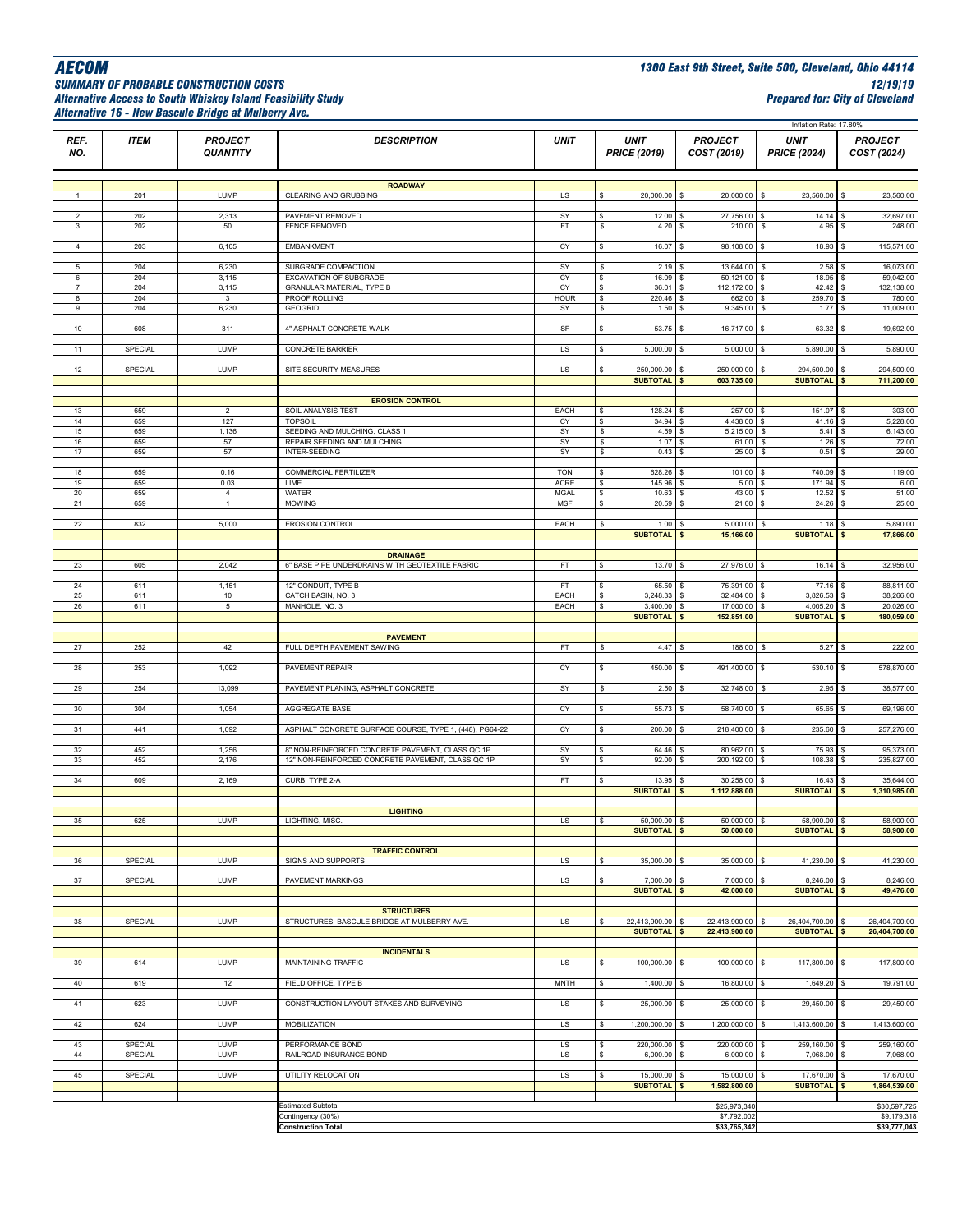## *Alternative Access to South Whiskey Island Feasibility Study Prepared for: City of Cleveland Alternative 16 - New Bascule Bridge at Mulberry Ave.*

*AECOM 1300 East 9th Street, Suite 500, Cleveland, Ohio 44114 SUMMARY OF PROBABLE STRUCTURE COSTS 12/27/18*

|                |                                   |                                                                                        |             |                                          |                               | Inflation Rate: 17.80%             |                                |
|----------------|-----------------------------------|----------------------------------------------------------------------------------------|-------------|------------------------------------------|-------------------------------|------------------------------------|--------------------------------|
| REF.<br>NO.    | <b>PROJECT</b><br><b>QUANTITY</b> | <b>ITEM</b>                                                                            | <b>UNIT</b> | <b>UNIT</b><br><b>PRICE (2019)</b>       | <b>PROJECT</b><br>COST (2019) | <b>UNIT</b><br><b>PRICE (2024)</b> | <b>PROJECT</b><br>COST (2024)  |
|                |                                   |                                                                                        |             |                                          |                               |                                    |                                |
|                |                                   | <b>STRUCTURAL</b>                                                                      |             |                                          |                               |                                    |                                |
| $\mathbf{1}$   | 855000                            | STRUCTURAL STEEL                                                                       | LB          | \$                                       | $6.50$ S<br>5,557,500.00 \$   | 7.66                               | 6.546.800.00                   |
| $\overline{2}$ | <b>LUMP</b>                       | STRUCTURAL STEEL PAINTING                                                              | LS          | 500,000.00<br>\$                         | 500,000.00 \$                 | 589,000.00                         | 589,000.00                     |
| 3              | 96710                             | TRACK AND TREAD FORGINGS                                                               | LB          | s                                        | 1,740,800.00 \$<br>$18.00$ \$ | $21.20$ \$                         | 2,050,700.00                   |
| $\overline{4}$ | 1512                              | CONCRETE SEAL                                                                          | CY          | s<br>400.00                              | 604,800.00 \$<br><b>S</b>     | 471.20                             | 712,500.00                     |
| 5              | 4120                              | STRUCTURAL CONCRETE                                                                    | CY          | s                                        | 750.00 \$<br>3,090,000.00 \$  | 883.50                             | 3,640,100.00<br>$\mathfrak{s}$ |
| 6              | 368                               | COUNTERWEIGHT CONCRETE                                                                 | CY          | 650.00<br>s                              | 239,200.00 \$<br>s            | 765.70                             | 281,800.00                     |
| 7              | <b>LUMP</b>                       | SPAN BALANCING                                                                         | LS          | 150,000.00 \$<br>\$                      | 150,000.00 \$                 | 176,700.00                         | 176,700.00                     |
| 8              | 344632                            | REINFORCEMENT, STEEL                                                                   | LB          | $\mathfrak s$                            | 1.35S<br>465,300.00 \$        | 1.59                               | 548,100.00                     |
| 9              | <b>LUMP</b>                       | COFFERDAMS                                                                             | LS          | s,<br>1,200,000.00 \$                    | 1,200,000.00 \$               | 1,413,600.00                       | 1,413,600.00<br>S.             |
| 10             | 4820                              | COFFERDAM EXCAVATION & DISPOSAL                                                        | CY          | 50.00<br>s                               | 241,000.00<br>s               | 58.90<br>\$                        | 283,900.00                     |
|                |                                   |                                                                                        |             |                                          |                               |                                    |                                |
| 11             | LUMP                              | <b>FENDER SYSTEM</b>                                                                   | LS          | 950,000.00<br>\$                         | 950,000.00 \$<br>s            | 1,119,100.00 \$                    | 1,119,100.00                   |
| 12             | 1494                              | DRILLED SHAFTS 72-INCH IN SOIL                                                         | FT          | $1,000.00$ \$<br>s                       | 1,494,000.00 \$               | 1,178.00                           | 1,760,000.00                   |
| 13             | 144                               | DRILLED SHAFTS 72-INCH IN ROCK                                                         | FT          | s<br>1,700.00 \$                         | 244,800.00 \$                 | 2,002.60                           | 288,400.00<br>l \$             |
| 14             | 3640                              | STEEL GRID DECK                                                                        | SF          | s<br>105.00                              | 382,200.00 \$<br>s            | 123.69                             | 450,300.00                     |
| 15             | <b>LUMP</b>                       | CLOSURES & SEALS (FOR MACH ROOMS IN BASCULE PIERS)                                     | LS          | 45,000.00<br>s                           | 45,000.00 \$<br>s             | 53,010.00                          | 53,100.00                      |
|                |                                   |                                                                                        |             |                                          |                               |                                    |                                |
| 16             | LUMP                              | OPERATOR HOUSE ARCHITECTURAL                                                           | LS          | 300,000.00 \$<br>\$                      | 300,000.00 \$                 | 353,400.00 \$                      | 353,400.00                     |
| 17<br>18       | <b>LUMP</b><br>LUMP               | PLUMBING WORK                                                                          | LS<br>LS    | 55,000.00 \$<br>s<br>40,000.00 \$<br>s   | 55,000.00<br>40,000.00 \$     | 64,790.00<br>\$<br>47,120.00       | 64,800.00<br>\$.<br>47,200.00  |
| 19             | 6750                              | <b>HVAC WORK</b><br>RETAINING WALLS ALONG APPROACH ROADWAY                             | SF          | s<br>27.00                               | 182,300.00                    | 31.81<br><b>S</b>                  | 214.700.00                     |
|                |                                   |                                                                                        |             | <b>SUBTOTAL</b>                          | 17,481,900.00                 | <b>SUBTOTAL</b>                    | 20,594,200.00                  |
|                |                                   |                                                                                        |             |                                          |                               |                                    |                                |
|                |                                   | <b>MECHANICAL</b>                                                                      |             |                                          |                               |                                    |                                |
| 20             | LUMP                              | MECHANICAL - OPERATING MACHINERY                                                       | LS          | 2,400,000.00 \$<br>\$                    | 2,400,000.00 \$               | 2,827,200.00                       | 2,827,200.00                   |
| 21             | LUMP                              | MECHANICAL - REAR LOCK MACHINERY                                                       | LS.         | 300,000.00 \$<br>\$                      | 300,000.00 \$                 | 353,400.00                         | 353,400.00<br><sub>S</sub>     |
|                |                                   |                                                                                        |             | SUBTOTAL <sup>S</sup>                    | 2,700,000.00                  | <b>SUBTOTAL</b>                    | 3,180,600.00                   |
|                |                                   |                                                                                        |             |                                          |                               |                                    |                                |
|                |                                   | <b>ELECTRICAL</b>                                                                      |             |                                          |                               |                                    |                                |
| 22             | LUMP                              | ELECTRICAL - GENERAL                                                                   | LS.         | 600,000.00 \$<br>\$                      | 600,000.00 \$                 | 706,800.00                         | 706,800.00                     |
| 23             | LUMP                              | ELECTRICAL - BRIDGE CONTROL SYSTEM                                                     | LS.         | \$<br>350,000.00 \$                      | 350,000.00 \$                 | 412,300.00                         | 412,300.00<br><sub>S</sub>     |
| 24<br>25       | LUMP<br><b>LUMP</b>               | ELECTRICAL - MOTORS & MOTOR DRIVES<br>ELECTRICAL - LIMIT SWITCHES AND POSITION SENSORS | LS.<br>LS   | 325,000.00 \$<br>\$<br>22,000.00 \$<br>s | 325,000.00 \$<br>22,000.00 \$ | 382,850.00 \$<br>25,916.00 \$      | 382,900.00<br>26,000.00        |
| 26             | <b>LUMP</b>                       | ELECTRICAL - BRIDGE TRAFFIC GATES & SIGNALS                                            | LS          | \$<br>150,000.00 \$                      | 150,000.00 \$                 | 176,700.00                         | 176,700.00                     |
|                |                                   |                                                                                        |             |                                          |                               |                                    |                                |
| 27             | LUMP                              | ELECTRICAL - SUBMARINE CABLE                                                           | LS          | 325,000.00<br>\$                         | 325,000.00<br>s               | 382,850.00<br>- S                  | 382,900.00                     |
| 28             | <b>LUMP</b>                       | ELECTRICAL - NAVIGATIONAL LIGHTING                                                     | LS          | 45,000.00 \$<br>s                        | 45,000.00 \$                  | 53,010.00                          | 53,100.00                      |
| 29             | LUMP                              | ELECTRICAL - CCTV SYSTEM (CAMERAS, MONITORS & CONNECTIVITY)                            | LS.         | s<br>35,000.00 \$                        | 35,000.00 \$                  | 41,230.00 \$                       | 41,300.00                      |
| 30             | LUMP                              | ELECTRICAL - LIGHTING BASCULE SPAN                                                     | LS          | s<br>55,000.00 \$                        | 55,000.00 \$                  | 64,790.00                          | 64.800.00<br>-S                |
| 31             | LUMP                              | ELECTRICAL - LIGHTNING PROTECTION & TVSS                                               | LS          | \$<br>140,000.00 \$                      | 140,000.00 \$                 | 164,920.00 \$                      | 165,000.00                     |
|                |                                   |                                                                                        |             |                                          |                               |                                    |                                |
| 32             | LUMP                              | ELECTRICAL - AUXILIARY EQUIPMENT                                                       | LS.         | 140,000.00 \$<br>\$                      | 140,000.00 \$                 | 164,920.00                         | 165,000.00<br>\$               |
|                |                                   |                                                                                        |             | <b>SUBTOTAL</b>                          | 2,187,000.00<br>s             | <b>SUBTOTAL</b>                    | 2,576,800.00                   |
|                |                                   |                                                                                        |             |                                          |                               |                                    |                                |
|                |                                   | <b>MISCELLANEOUS</b>                                                                   |             |                                          |                               |                                    |                                |
| 33             | LUMP                              | TRAINING & OPERATING/MAINTENANCE MANUALS                                               | LS.         | 45,000.00 \$<br>s                        | 45,000.00                     | \$<br>53,010.00                    | 53,100.00                      |
|                |                                   |                                                                                        |             | SUBTOTAL \$                              | 45,000.00                     | <b>SUBTOTAL</b>                    | 53,100.00                      |
|                |                                   | <b>Structure Subtotal</b>                                                              |             |                                          | \$22,413,900                  |                                    | \$26,404,700                   |
|                |                                   |                                                                                        |             |                                          |                               |                                    |                                |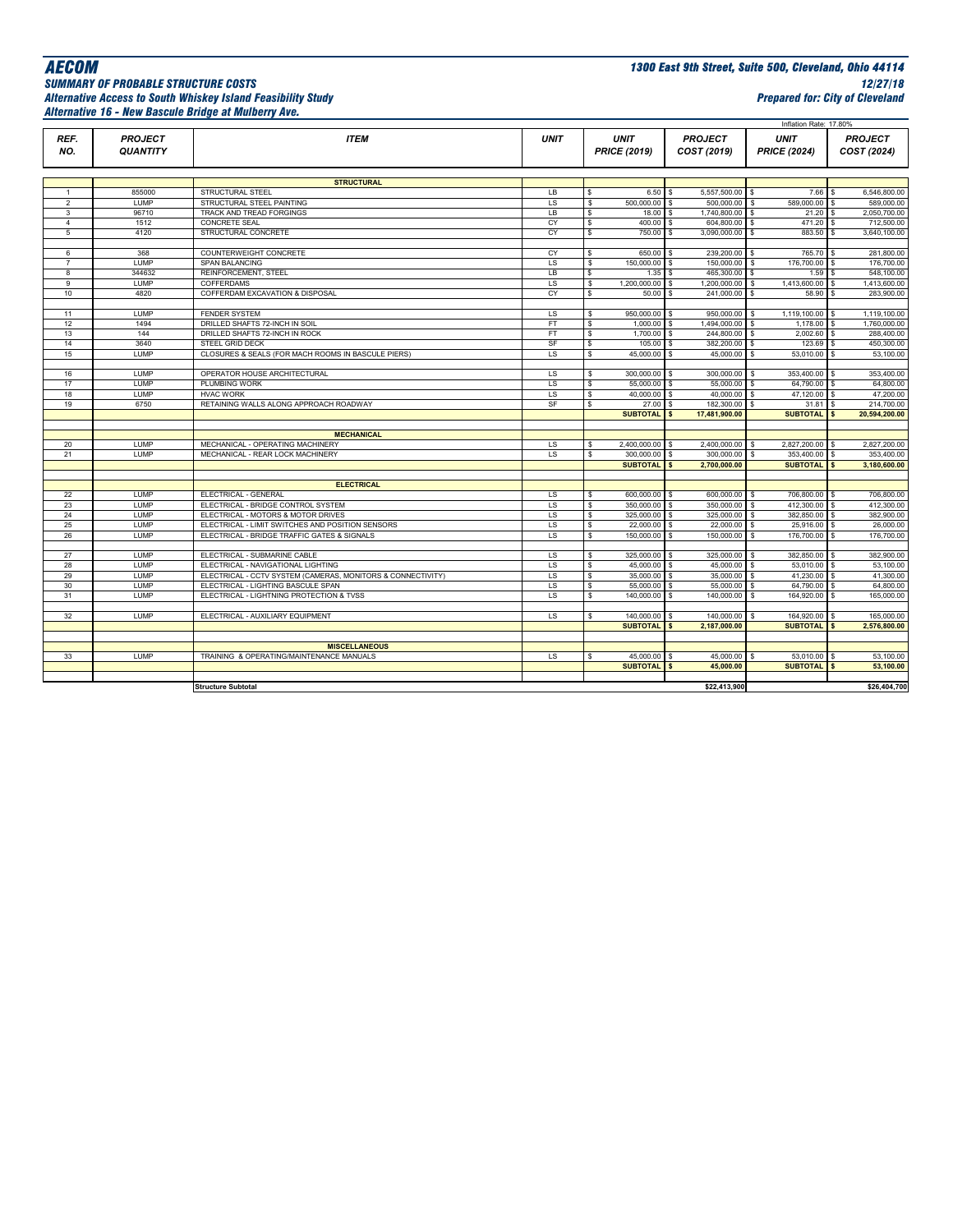|          |                                                                                     |                           |   |        |        |        |       |                   |             |          |             |               | <b>Preliminary Right of Way Cost Estimate</b> |                    |              |             |              |          |                   |                                        |          |           |                              |  |           |          |             |             |
|----------|-------------------------------------------------------------------------------------|---------------------------|---|--------|--------|--------|-------|-------------------|-------------|----------|-------------|---------------|-----------------------------------------------|--------------------|--------------|-------------|--------------|----------|-------------------|----------------------------------------|----------|-----------|------------------------------|--|-----------|----------|-------------|-------------|
|          |                                                                                     |                           |   |        |        |        |       |                   |             |          |             |               | R/W ACQUISITION SERVICES COSTS                |                    |              |             |              |          |                   |                                        |          |           | <b>R/W ACQUISITION COSTS</b> |  |           |          |             |             |
|          |                                                                                     |                           |   |        |        |        |       | <b>APPRAISALS</b> |             |          |             | <b>TITLES</b> |                                               | <b>RELOCATIONS</b> |              |             |              |          |                   |                                        |          |           |                              |  |           |          |             |             |
|          | OWNER /<br><b>ALTERNATIVE '16'</b><br><b>NEW BASCULE BRIDGE</b><br>AT MULBERRY AVE. | <b>ADDRESS</b>            | ಀ |        |        |        |       |                   |             | 유무       |             |               |                                               |                    |              |             |              |          |                   | <b>Permanent ROW Acquisition Costs</b> |          |           |                              |  |           | o        |             |             |
|          |                                                                                     |                           |   |        |        |        | \$600 | \$1,250           | \$3,500     | \$6,000  | \$600       | \$300         | \$1,000                                       | \$8,000            | \$1,600      | \$550       | \$600        |          |                   |                                        |          |           |                              |  |           |          |             |             |
|          |                                                                                     |                           |   |        |        |        | EACH  | <b>EACH</b>       | <b>EACH</b> | EACH     | <b>EACH</b> | EACH          | <b>EACH</b>                                   | <b>EACH</b>        | <b>OWNER</b> | <b>EACH</b> | <b>OWNER</b> |          | Unit<br>Cost/Acre | <b>Total Cost</b>                      |          |           |                              |  |           |          |             |             |
| 00303002 | NORFOLK & SOUTHERN                                                                  | 0 RIVERBED ST             |   |        | 7195   | 1415   |       |                   |             |          |             |               |                                               |                    |              |             |              |          | \$150,000         |                                        | \$3,716  | \$2.437   |                              |  |           |          | \$6,153     |             |
| 00303006 | ONTARIO STONE COMPANY                                                               | 0 RIVERBED ST.            |   | 54,334 |        | 19961  |       |                   |             |          |             |               |                                               |                    |              |             |              |          | \$600,000         | \$748,402                              |          |           |                              |  | \$150,000 | \$25,000 | \$923,402   |             |
| 00303005 | CARGILL INCORP.                                                                     | 2400 SHIPS<br>CHANNEL DR. |   | 6,688  | 2,686  |        |       |                   |             |          |             |               |                                               |                    |              |             |              |          | \$600,000         |                                        | \$5,551  |           |                              |  |           |          | \$5,551     |             |
| 00306001 | ONTARIO STONE CORP.                                                                 | 1246 RIVER RD.            |   | 28,105 | 2,500  |        |       |                   |             |          |             |               |                                               |                    |              |             |              |          | \$600,000         | \$387,117                              | \$3,444  |           |                              |  | \$150,000 | \$40,000 | \$580,561   |             |
| 00305011 | CITY OF CLEVELAND                                                                   | 0 RIVERBED ST             |   |        |        | 3,426  |       |                   |             |          |             |               |                                               |                    |              |             |              |          | \$600,000         |                                        |          |           |                              |  |           |          |             |             |
|          | OLD RIVER (BRIDGE OVER)                                                             |                           |   |        |        | 21,54  |       |                   |             |          |             |               |                                               |                    |              |             |              |          | \$600,000         |                                        |          | \$148,384 |                              |  |           |          | \$148,384   |             |
|          |                                                                                     |                           |   | 89,127 | 12,381 | 46,348 |       | \$1,250           | \$7,000     | \$12,000 | \$3,600     |               | \$2,000                                       |                    | \$9,600      | \$3,300     | \$3,600      | \$42,350 |                   | \$1,135,519                            | \$12,710 | \$150,820 |                              |  | \$300,000 | \$65,000 | \$1,664,050 | \$1,706,400 |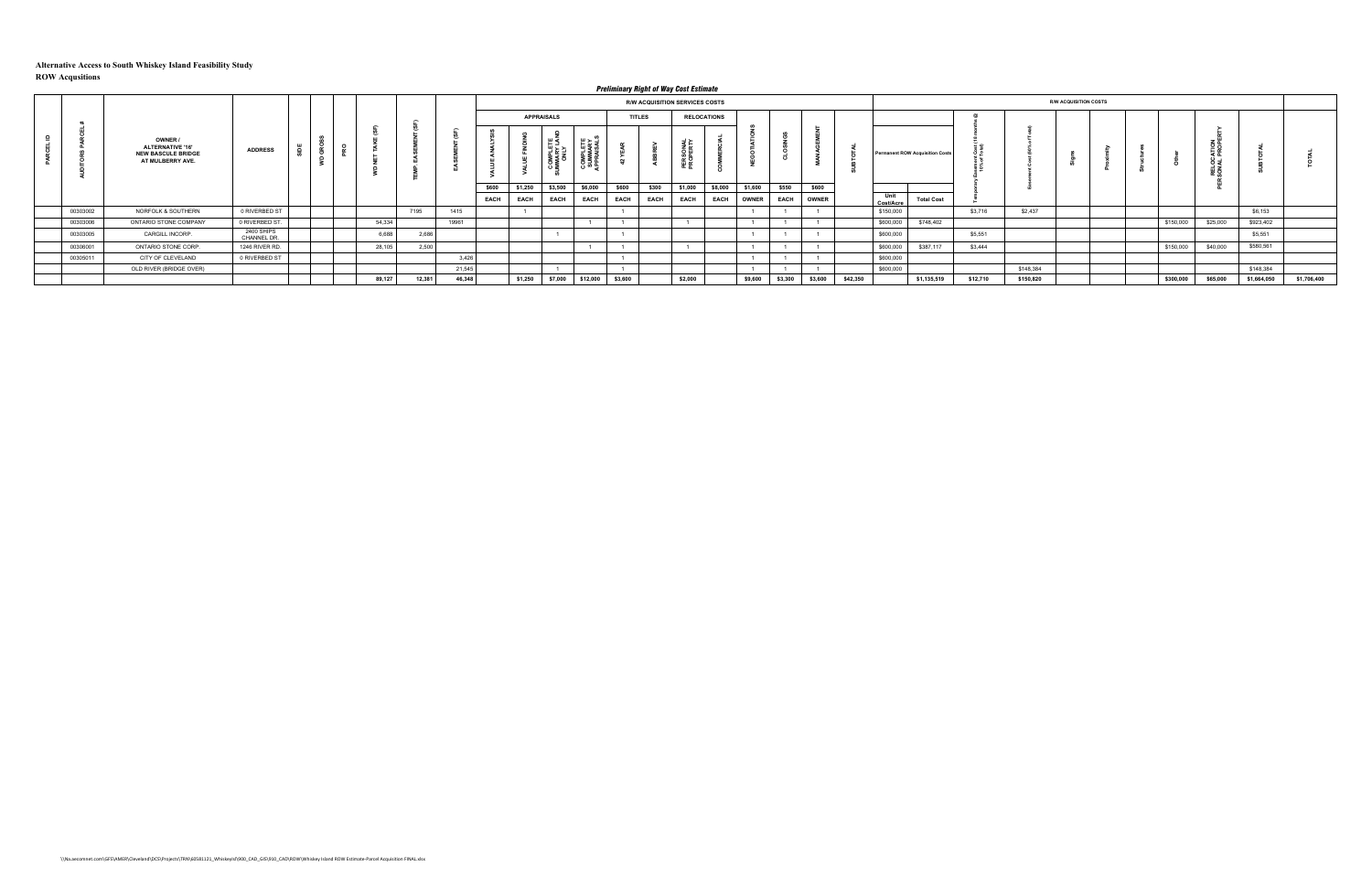### *SUMMARY OF PROBABLE CONSTRUCTION COSTS 08/04/21 Alternative Access to South Whiskey Island Feasibility Study Prepared for: City of Cleveland Alternative 36 - New Fixed Bridge at State St.*

|                     |                                                                                                               |                                   |                                                            |              |                                    |                                      | Inflation Rate: 17.80%                       |                                                              |
|---------------------|---------------------------------------------------------------------------------------------------------------|-----------------------------------|------------------------------------------------------------|--------------|------------------------------------|--------------------------------------|----------------------------------------------|--------------------------------------------------------------|
| REF.<br>NO.         | <b>ITEM</b>                                                                                                   | <b>PROJECT</b><br><b>QUANTITY</b> | <b>DESCRIPTION</b>                                         | <b>UNIT</b>  | <b>UNIT</b><br><b>PRICE (2019)</b> | <b>PROJECT</b><br>COST (2019)        | <b>UNIT</b><br><b>PRICE (2024)</b>           | <b>PROJECT</b><br>COST (2024)                                |
|                     |                                                                                                               |                                   |                                                            |              |                                    |                                      |                                              |                                                              |
|                     |                                                                                                               |                                   | <b>ROADWAY</b>                                             |              |                                    |                                      |                                              |                                                              |
| $\overline{1}$      | 201                                                                                                           | LUMP                              | CLEARING AND GRUBBING                                      | LS           | 30,000.00<br>s                     | 30,000.00                            | 35,340.00<br>$\mathbf{s}$                    | 35,340.00<br>s                                               |
| $\overline{2}$      | 202                                                                                                           | 1,744                             | PAVEMENT REMOVED                                           | SY           | 39.71<br>\$                        | 69,255.00<br>s                       | 46.78<br>s                                   | 81,582.00<br>\$                                              |
| 3<br>$\overline{4}$ | 202<br>202                                                                                                    | 576<br>500                        | <b>CURB REMOVED</b><br><b>FENCE REMOVED</b>                | FT<br>FT     | \$<br>6.15<br>\$<br>4.20           | 3,543.00<br>2,100.00                 | 7.24<br>$\sqrt{5}$<br>4.95<br>\$             | 4,174.00<br>$\mathfrak{s}$<br>2,474.00<br>\$                 |
|                     |                                                                                                               |                                   |                                                            |              |                                    |                                      |                                              |                                                              |
| 5                   | 203                                                                                                           | 685                               | <b>EXCAVATION</b>                                          | CY           | 25.00<br>\$                        | 17,125.00                            | 29.45<br>-S                                  | 20,174.00                                                    |
| 6                   | 203                                                                                                           | 1,263                             | <b>EMBANKMENT</b>                                          | CY           | \$<br>16.07                        | 20,297.00<br><b>s</b>                | 18.93<br>s                                   | 23,910.00<br>\$                                              |
| $\overline{7}$      | 204                                                                                                           | 7,759                             | SUBGRADE COMPACTION                                        | SY           | 2.19<br>\$                         | 16,993.00                            | 2.58<br>\$                                   | 20,017.00                                                    |
| 8<br>9              | 204<br>204                                                                                                    | 3,880<br>3,880                    | EXCAVATION OF SUBGRADE<br><b>GRANULAR MATERIAL, TYPE B</b> | CY<br>CY     | 16.09<br>\$<br>36.01<br>\$         | 62,430.00<br>139,719.00              | 18.95<br>۱s<br>42.42<br><b>S</b>             | 73,542.00<br>164,589.00<br>S.                                |
| 10                  | 204                                                                                                           | 3                                 | PROOF ROLLING                                              | <b>HOUR</b>  | \$<br>220.46                       | 662.00                               | 259.70<br>s                                  | 780.00<br>\$                                                 |
| 11                  | 204                                                                                                           | 7,759                             | <b>GEOGRID</b>                                             | SY           | \$.<br>1.50                        | 11,639.00                            | 1.77<br>$\mathbf{s}$                         | 13,711.00<br>\$                                              |
| 12                  | 608                                                                                                           | 467                               | 4" ASPHALT CONCRETE WALK                                   | SF           | 53.75<br>\$                        | 25,102.00<br>l S                     | 63.32<br><b>s</b>                            | 29,570.00<br>-S                                              |
| 13                  | SPECIAL                                                                                                       | LUMP                              | SITE SECURITY MEASURES                                     | LS           | 750,000.00<br>\$                   | 750,000.00                           | 883,500.00<br>\$                             | 883,500.00<br>\$                                             |
|                     |                                                                                                               |                                   |                                                            |              | <b>SUBTOTAL</b>                    | 1,148,865.00                         | <b>SUBTOTAL</b>                              | 1,353,363.00<br>S                                            |
|                     |                                                                                                               |                                   | <b>EROSION CONTROL</b>                                     |              |                                    |                                      |                                              |                                                              |
| 14                  | 659                                                                                                           | $\overline{2}$                    | SOIL ANALYSIS TEST                                         | EACH         | 128.24<br>\$                       | 257.00                               | 151.07<br>-S                                 | 303.00<br>l \$                                               |
| 15<br>16            | 659<br>659                                                                                                    | $\overline{7}$<br>56              | <b>TOPSOIL</b><br>SEEDING AND MULCHING, CLASS 1            | CY<br>SY     | 34.94<br>\$<br>\$<br>4.59          | 245.00<br>$\mathsf{S}$<br>258.00     | 41.16<br>$\mathsf{s}$<br>\$<br>5.41          | 289.00<br>\$<br>303.00<br>$\mathfrak{s}$                     |
| 17                  | 659                                                                                                           | $\mathbf 3$                       | REPAIR SEEDING AND MULCHING                                | SY           | \$<br>1.07                         | 4.00                                 | 1.26                                         | 4.00                                                         |
| 18                  | 659                                                                                                           | $\mathbf{3}$                      | INTER-SEEDING                                              | SY           | \$<br>0.43                         | 2.00<br>-S                           | 0.51<br>$\mathbf{s}$                         | 2.00<br>S.                                                   |
| 19                  | 659                                                                                                           | 0.01                              | <b>COMMERCIAL FERTILIZER</b>                               | <b>TON</b>   | 628.26<br>\$                       | 7.00                                 | 740.09<br>s                                  | 8.00<br>$\mathbf{s}$                                         |
| 20                  | 659                                                                                                           | 0.01                              | LIME                                                       | <b>ACRE</b>  | \$<br>145.96                       | 2.00                                 | 171.94<br><b>s</b>                           | 2.00                                                         |
| 21                  | 659                                                                                                           | $\mathbf{1}$                      | WATER                                                      | <b>MGAL</b>  | \$<br>10.63                        | 11.00                                | 12.52                                        | 13.00                                                        |
| 22                  | 659                                                                                                           | $\overline{1}$                    | <b>MOWING</b>                                              | <b>MSF</b>   | \$<br>20.59                        | 21.00                                | 24.26<br>s                                   | 25.00<br>-S                                                  |
| 23                  | 832                                                                                                           | 5,000                             | <b>EROSION CONTROL</b>                                     | EACH         | 1.00<br>\$                         | 5,000.00                             | 1.18                                         | 5,890.00<br>\$                                               |
|                     |                                                                                                               |                                   |                                                            |              | <b>SUBTOTAL</b>                    | 5,807.00                             | <b>SUBTOTAL</b>                              | 6,839.00                                                     |
|                     |                                                                                                               |                                   | <b>DRAINAGE</b>                                            |              |                                    |                                      |                                              |                                                              |
| 24                  | 605                                                                                                           | 1,280                             | 6" BASE PIPE UNDERDRAINS WITH GEOTEXTILE FABRIC            | FT           | 13.70<br>\$                        | 17,536.00                            | 16.14<br>l S                                 | 20,658.00<br>-S                                              |
| 25                  | 611                                                                                                           | 718                               | 12" CONDUIT, TYPE B                                        | FT           | 65.50<br>\$                        | 47,029.00                            | 77.16<br>s                                   | 55,401.00                                                    |
| 26<br>27            | 611<br>611                                                                                                    | 6<br>$\mathbf{3}$                 | CATCH BASIN, NO. 3<br>MANHOLE, NO. 3                       | EACH<br>EACH | 3,248.33<br>s<br>\$<br>3,400.00    | 19,490.00<br>10,200.00               | 3,826.53<br>4,005.20<br>$\mathbf{s}$         | 22,960.00<br>12,016.00<br>S.                                 |
|                     |                                                                                                               |                                   |                                                            |              | <b>SUBTOTAL</b>                    | 94,255.00                            | <b>SUBTOTAL</b>                              | 111,035.00<br>$\mathbf{s}$                                   |
|                     |                                                                                                               |                                   | <b>PAVEMENT</b>                                            |              |                                    |                                      |                                              |                                                              |
| 28                  | 252                                                                                                           | 35                                | FULL DEPTH PAVEMENT SAWING                                 | FT.          | 4.47<br>\$                         | 157.00                               | 5.27                                         | 185.00<br>s.                                                 |
|                     |                                                                                                               |                                   |                                                            |              |                                    |                                      |                                              |                                                              |
| 29                  | 253                                                                                                           | 146                               | PAVEMENT REPAIR                                            | CY           | 450.00<br>\$                       | 65,700.00                            | 530.10                                       | 77,395.00<br>S                                               |
| 30                  | 254                                                                                                           | 1,744                             | PAVEMENT PLANING, ASPHALT CONCRETE                         | SY           | \$<br>2.40                         | 4,186.00                             | 2.83<br>\$                                   | 4,931.00<br>S                                                |
| 31                  | 304                                                                                                           | 1,654                             | AGGREGATE BASE                                             | CY           | \$<br>55.73                        | 92,178.00                            | 65.65<br>l s                                 | 108,586.00<br>S.                                             |
|                     |                                                                                                               |                                   |                                                            |              |                                    |                                      |                                              |                                                              |
| 32                  | 452                                                                                                           | 672                               | 8" NON-REINFORCED CONCRETE PAVEMENT, CLASS QC 1P           | SY           | \$<br>64.46                        | 43.318.00                            | 75.93                                        | 51,028.00<br>\$                                              |
| 33                  | 452                                                                                                           | 1,186                             | 12" NON-REINFORCED CONCRETE PAVEMENT, CLASS QC 1P          | SY           | 92.00<br>\$                        | 109,112.00                           | 108.38<br>s                                  | 128,534.00                                                   |
|                     |                                                                                                               |                                   |                                                            |              |                                    |                                      |                                              |                                                              |
| 34                  | 609                                                                                                           | 1,996                             | CURB, TYPE 2-A                                             | FT.          | 13.95<br>\$<br><b>SUBTOTAL</b>     | 27,842.00<br>342,493.00              | 16.43<br><b>SUBTOTAL</b>                     | 32,798.00<br>s<br>403,457.00<br>$\mathbf{s}$                 |
|                     |                                                                                                               |                                   |                                                            |              |                                    |                                      |                                              |                                                              |
| 35                  | 625                                                                                                           | <b>LUMP</b>                       | <b>LIGHTING</b><br>LIGHTING, MISC.                         | LS           | 100,000.00 \$<br>\$                | 100,000.00 \$                        | 117,800.00 \$                                | 117,800.00                                                   |
|                     |                                                                                                               |                                   |                                                            |              | <b>SUBTOTAL</b> S                  | 100,000.00                           | SUBJUIAL \$                                  | 117,800.00                                                   |
|                     |                                                                                                               |                                   |                                                            |              |                                    |                                      |                                              |                                                              |
| 36                  | SPECIAL                                                                                                       | LUMP                              | <b>TRAFFIC CONTROL</b><br>SIGNS AND SUPPORTS               | LS           | 100,000.00 \$<br>\$                | 100,000.00 \$                        | 117,800.00 \$                                | 117,800.00                                                   |
|                     |                                                                                                               |                                   |                                                            |              |                                    |                                      |                                              |                                                              |
| 37                  | SPECIAL                                                                                                       | LUMP                              | <b>PAVEMENT MARKINGS</b>                                   | LS           | 3,500.00<br>s<br><b>SUBTOTAL</b>   | l s<br>3,500.00<br>103,500.00<br>l s | 4,123.00<br><b>SUBTOTAL</b>                  | 4,123.00<br>$\sqrt{3}$<br>121,923.00<br>$\sim$               |
|                     |                                                                                                               |                                   |                                                            |              |                                    |                                      |                                              |                                                              |
|                     |                                                                                                               |                                   | <b>STRUCTURES</b>                                          |              |                                    |                                      |                                              |                                                              |
| 38                  | SPECIAL                                                                                                       | LUMP                              | STRUCTURES: FIXED BRIDGE AT STATE ST.*                     | LS           | 22,000,000.00<br>\$                | 22,000,000.00<br>-S                  | 25,916,000.00<br>s                           | 25,916,000.00<br>\$                                          |
| 39                  | SPECIAL                                                                                                       | 400                               | <b>NOISE BARRIER</b>                                       | FT           | 500.00<br>\$                       | 200,000.00                           | 589.00                                       | 235,600.00<br>-S                                             |
|                     |                                                                                                               |                                   |                                                            |              | <b>SUBTOTAL</b>                    | 22,200,000.00                        | <b>SUBTOTAL</b>                              | 26, 151, 600.00<br>$\boldsymbol{\mathsf{s}}$                 |
|                     |                                                                                                               |                                   | <b>INCIDENTALS</b>                                         |              |                                    |                                      |                                              |                                                              |
| 40                  | 614                                                                                                           | LUMP                              | MAINTAINING TRAFFIC                                        | LS           | 200,000.00<br>\$                   | 200,000.00                           | 235,600.00<br>$\mathbf{s}$                   | 235,600.00<br>\$                                             |
| 41                  | 619                                                                                                           | 24                                | FIELD OFFICE, TYPE B                                       | <b>MNTH</b>  | 1,400.00<br>s                      | 33,600.00                            | 1,649.20                                     | 39,581.00<br>\$                                              |
|                     |                                                                                                               |                                   |                                                            |              |                                    |                                      |                                              |                                                              |
| 42                  | 623                                                                                                           | LUMP                              | CONSTRUCTION LAYOUT STAKES AND SURVEYING                   | LS           | 50,000.00<br>s                     | 50,000.00                            | 58,900.00<br>\$                              | 58,900.00<br>\$                                              |
| 43                  | 624                                                                                                           | <b>LUMP</b>                       | MOBILIZATION                                               | LS           | 800,000.00 \$<br>\$                | 800,000.00                           | 942,400.00<br><b>S</b>                       | 942,400.00<br>- S                                            |
|                     |                                                                                                               |                                   |                                                            |              |                                    |                                      |                                              |                                                              |
| 44<br>45            | SPECIAL<br>SPECIAL                                                                                            | LUMP<br>LUMP                      | PERFORMANCE BOND<br>RAILROAD INSURANCE BOND                | LS<br>LS     | 200,000.00<br>\$<br>6,000.00<br>s  | 200,000.00<br><b>S</b><br>6,000.00   | 235,600.00<br>\$<br>7,068.00<br>\$           | 235,600.00<br>$\sqrt{3}$<br>7,068.00<br>\$                   |
|                     |                                                                                                               |                                   |                                                            |              |                                    |                                      |                                              |                                                              |
| 46                  | SPECIAL                                                                                                       | <b>LUMP</b>                       | UTILITY RELOCATION                                         | LS           | 78,000.00<br>\$<br><b>SUBTOTAL</b> | 78,000.00<br>l s<br>1,367,600.00     | 91,884.00<br>$\mathbf{s}$<br><b>SUBTOTAL</b> | 91,884.00<br>\$<br>1,611,033.00<br>$\boldsymbol{\mathsf{s}}$ |
|                     |                                                                                                               |                                   |                                                            |              |                                    |                                      |                                              |                                                              |
|                     |                                                                                                               |                                   | <b>Estimated Subtotal</b>                                  |              |                                    | \$25,362,520                         |                                              | \$29,877,050                                                 |
|                     | * The cost of a 30-car parking lot is included.<br>The cost of a building take, if required, is not included. |                                   | Contingency (30%)<br><b>Construction Total</b>             |              |                                    | \$7,608,756<br>\$32,971,276          |                                              | \$8,963,115<br>\$38,840,165                                  |
|                     |                                                                                                               |                                   |                                                            |              |                                    |                                      |                                              |                                                              |